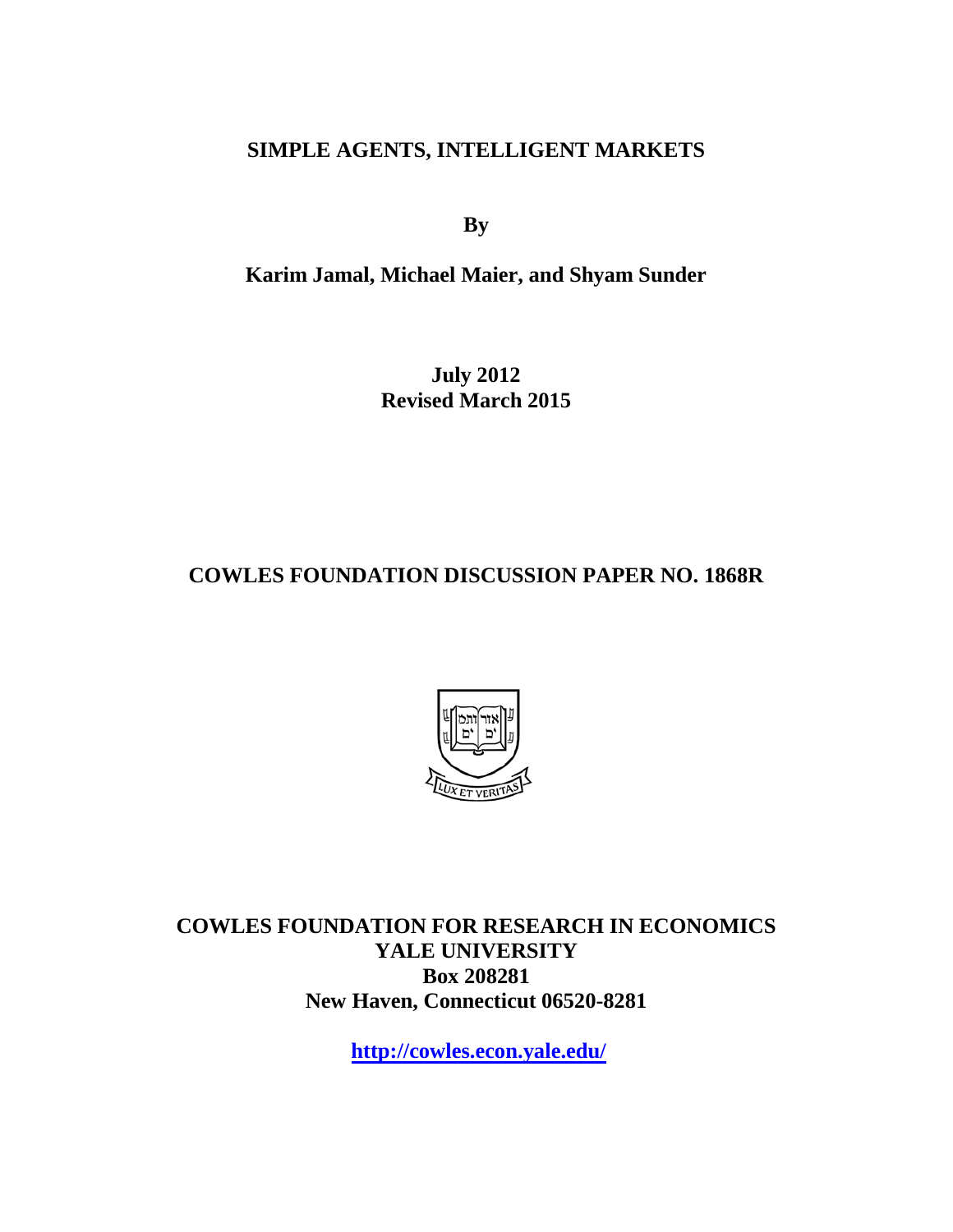# **SIMPLE AGENTS, INTELLIGENT MARKETS\***

Karim Jamal $a$ Michael Maier<sup>a</sup> Shyam Sunder<sup>bc</sup>

Attainment of rational expectations equilibria in asset markets calls for the price system to disseminate agents' private information to others. Markets populated by human agents are known to be capable of converging to rational expectations equilibria. This paper reports comparable market outcomes when human agents are replaced by boundedly-rational algorithmic agents who use a simple means-end heuristic. These algorithmic agents lack the capability to optimize; yet outcomes of markets populated by them converge near the equilibrium derived from optimization assumptions. These findings point to market structure (rather than cognition or optimization) being an important determinant of efficient aggregate level outcomes.

*JEL Codes: C92, D44, D50, D70, D82, G14*

*Total word count: 5055 Abstract word count: 100*

Revised March 20, 2015

 $\overline{a}$ 

\* Jamal and Maier thank the Social Sciences and Humanities Research Council of Canada (SSHRC) for their financial support. Sunder thanks Yale University for financial support.

<sup>a</sup> University of Alberta, Edmonton, Alberta, Canada T6G 2R6

<sup>&</sup>lt;sup>b</sup> Yale University, New Haven, CT, USA 06520-8200

 $\degree$  Corresponding Author e-mail shyam.sunder@yale.edu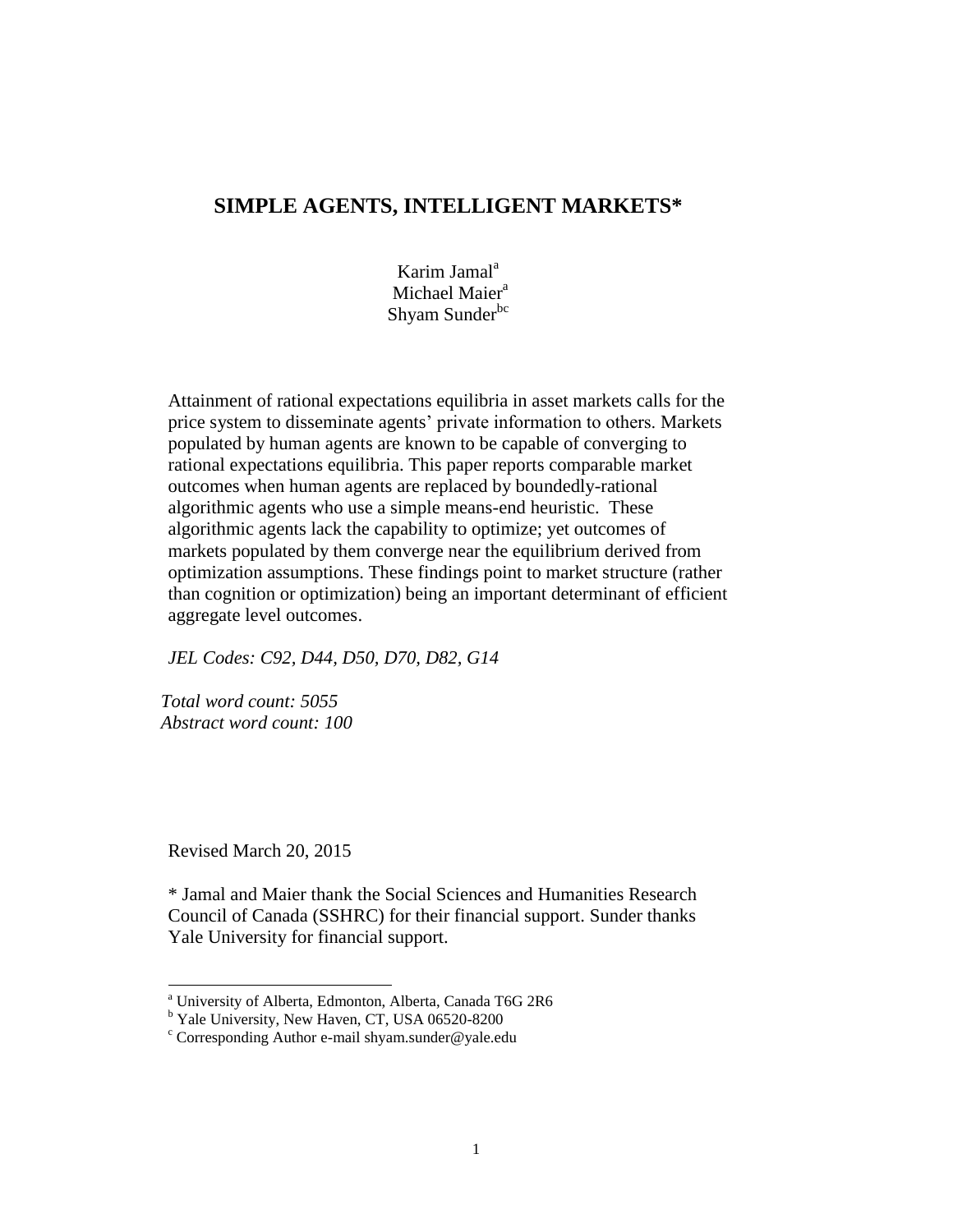*Our knowledge of the very narrow limits of human rationality must dispose us to doubt that business firms, investors or consumers possess either the knowledge or computational ability that would be required to carry out the rational expectations strategy.* Herbert Simon (1969)

*The claim that the market can be trusted to correct the effect of individual irrationalities cannot be made without supporting evidence, and the burden of specifying a plausible corrective mechanism should rest on those who make this claim.* Tversky and Kahneman (1986).

*The principal findings of experimental economics are that impersonal exchange in markets converges in repeated interaction to the equilibrium states implied by economic theory, under information conditions far weaker than specified in the theory.* Vernon Smith (2008)

## **I. INTRODUCTION**

A central feature of economic theory is derivation of equilibrium in economies populated by agents who optimize some well-ordered function such as profit or utility. Although it is recognized that actions of economic agents are subject to institutional constraints and feedback (D. North, 1990), exploration of the extent to which equilibrium arises from characteristics of the institutional environment, as opposed to the behavior of individuals, has been limited; Becker's (1962) derivation of downward slope of demand functions is a notable exception. The normal modeling technique is to ascribe sophisticated computational abilities to a representative agent to solve for equilibrium (J. F. Muth, 1961). Plott and Sunder (1982, henceforth PS) have shown that markets with uncertainty and asymmetrically distributed information (with two or three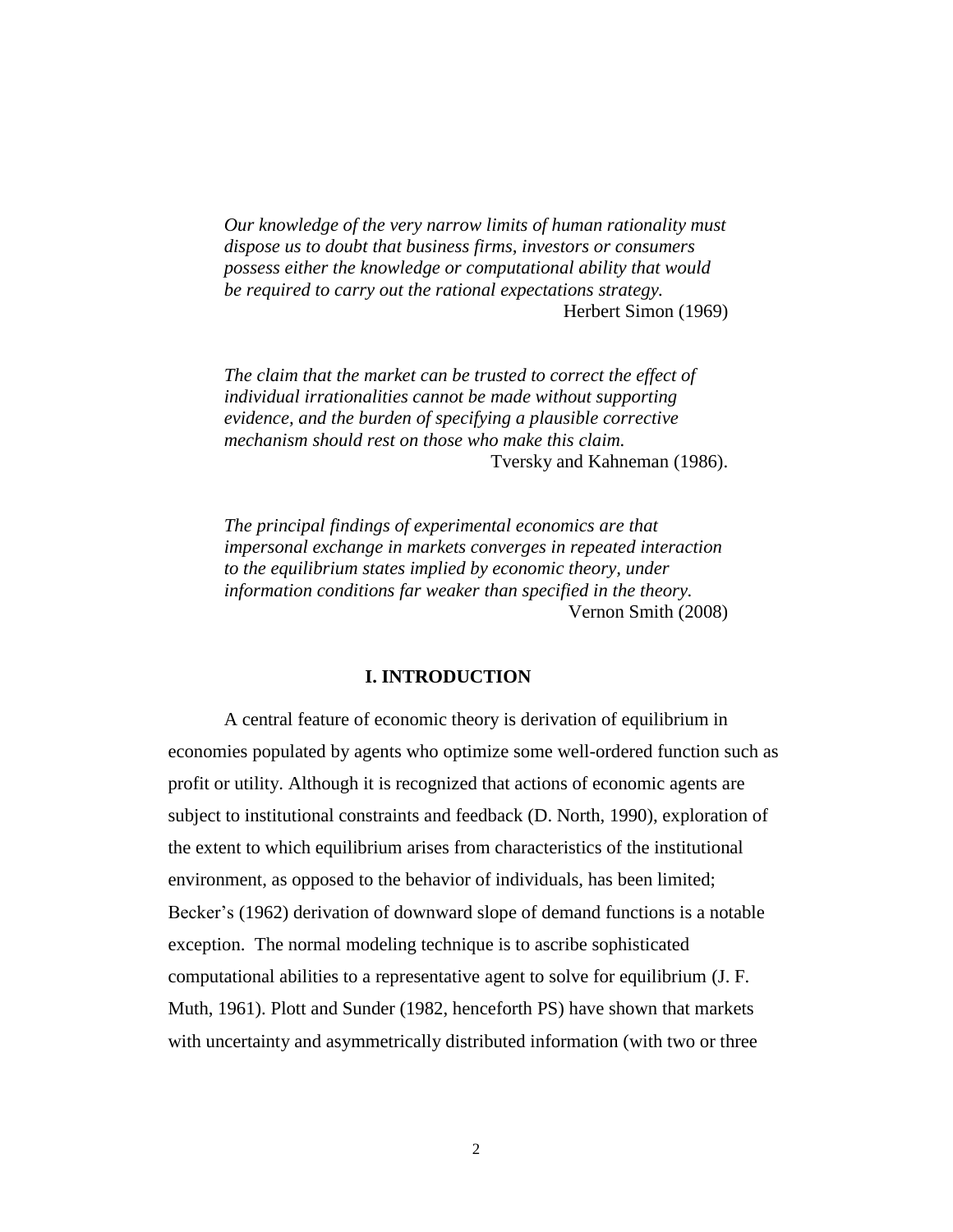states of the world) disseminate information and converge near rational expectations equilibria when populated with profit-motivated human traders. The present paper asks if the PS results can also be achieved by minimally intelligent traders (Gode and Sunder 1993) using the means-end heuristic, and reports an affirmative answer.

Simon (1969 Chapter 3) questioned the plausibility of human agents, with their limited cognitive abilities, forming rational expectations by intuition. Accumulated observational evidence on these cognitive limits of individuals shifted the burden of proof, and led to calls for evidence that markets can overcome such behavioral limitations (R. H. Thaler, 1986, A. Tversky and D. Kahneman, 1986).

Laboratory studies of markets populated by asymmetrically-informed profit-motivated human subjects reveal that their aggregate level outcomes tend to converge near the predictions of rational expectations theory (R. Forsythe and R. Lundholm, 1990, R. Forsythe et al., 1982, C. R. Plott and S. Sunder, 1982, 1988). However, since complex patterns of human behavior can only be inferred, not observed directly, it is difficult to know from human experiments which elements of trader behavior and faculties are necessary or sufficient for various markets to attain their theoretical equilibria<sup>1</sup>. This difficulty has led to claims that inability of human beings to optimize by intuition implies that economic theories based on optimization assumptions are prima facie invalid (for example, Tversky and Kahneman (1986)).

Such doubts about the achievability of mathematically derived equilibria, when individual agents are not able to perform complex optimization calculations, are understandable. From a constructivist point of view (V. L. Smith, 2008),

l

<sup>&</sup>lt;sup>1</sup> See for example Dickhaut, Lin, Porter & Smith (2012) regarding conditions where markets with human traders are less likely to conform to predicted equilibria.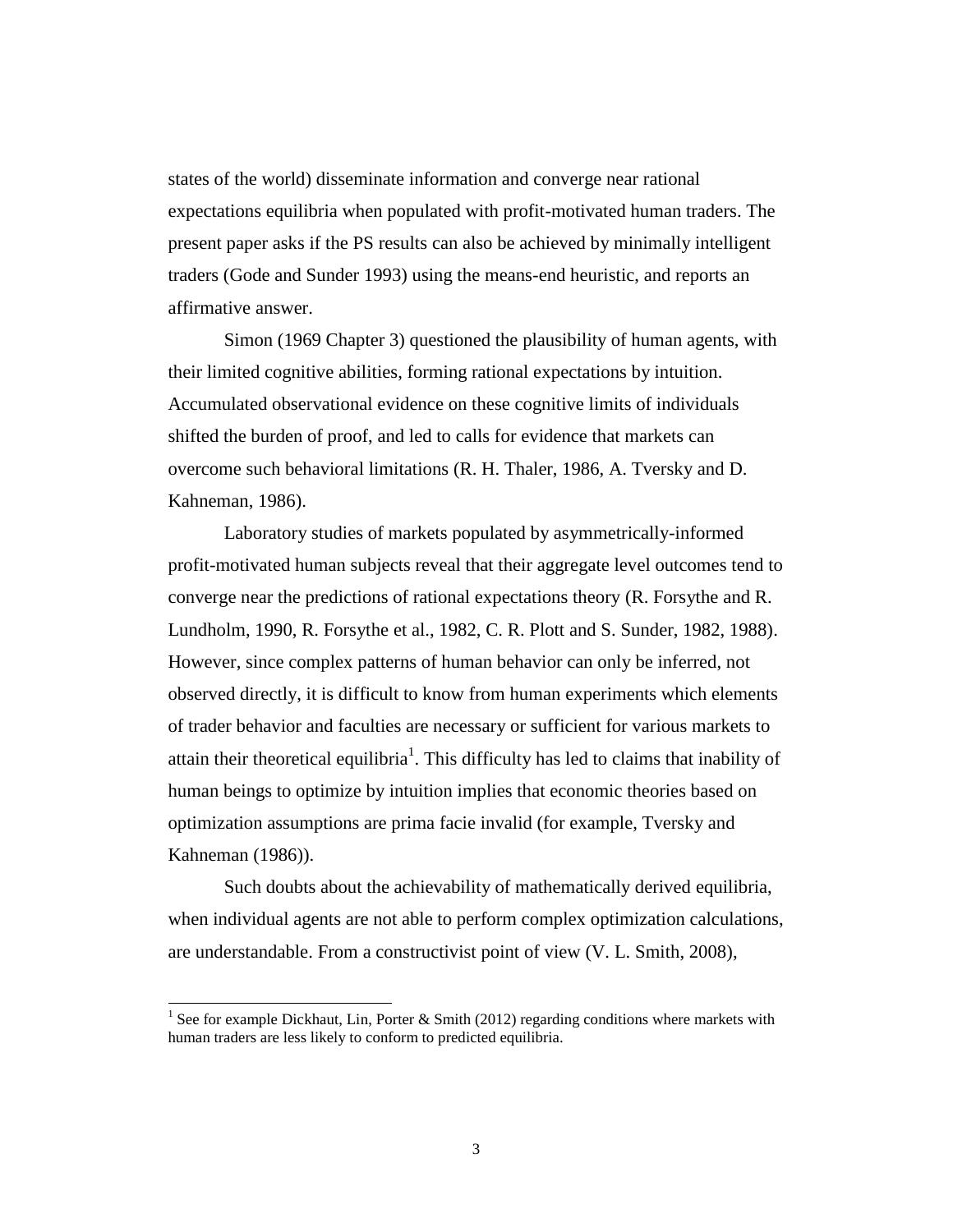rational expectations equilibria place heavy demands on individual cognition to learn others' preferences or strategies, and to arrive at unbiased estimates of underlying parameters of the economy by observing markets. In theory, disseminating and detecting information in markets calls for bootstrapping rational assessments are necessary to arrive in equilibrium and such assessments require observation of equilibrium outcomes. Cognitive and computational demands on individuals to arrive at economic equilibria, especially rationalexpectations equilibria, are high, raising doubts about the plausibility of equilibrium models (H. A. Simon, 1969).

Replacing humans by algorithms allows us to examine whether the use of certain simple heuristics by individual traders is sufficient for attaining rational expectations equilibria (as a proof of concept). Without claiming that human traders actually use such heuristics, it is possible and useful to determine if heuristics making low computation demands on human reasoning might be sufficient for attaining equilibria in a given market environment. Combining Newell and Simon's (1972) means-end heuristic with Gode and Sunder's (1993, 1997) zero-intelligence (ZI) approach, we find and report that markets with uncertainty and asymmetric information attain outcomes approximating rational expectations equilibria, even when they are populated by simple minimallyintelligent adaptive algorithmic traders. Since the statistical distribution of these outcomes is centered near the PS observations of markets with human traders, the convergence of their outcomes to equilibrium can be attributed to the combination of the market structure and the minimal levels of intelligence and adaptive ability built into the trading algorithms. Since these trader faculties are far less demanding than what is assumed in deriving the equilibria, and certainly within known human capabilities, we infer that the convergence of markets to rational expectations equilibria emerge mainly from the properties of the market and simple and plausible decision heuristics, rather than from complex and

4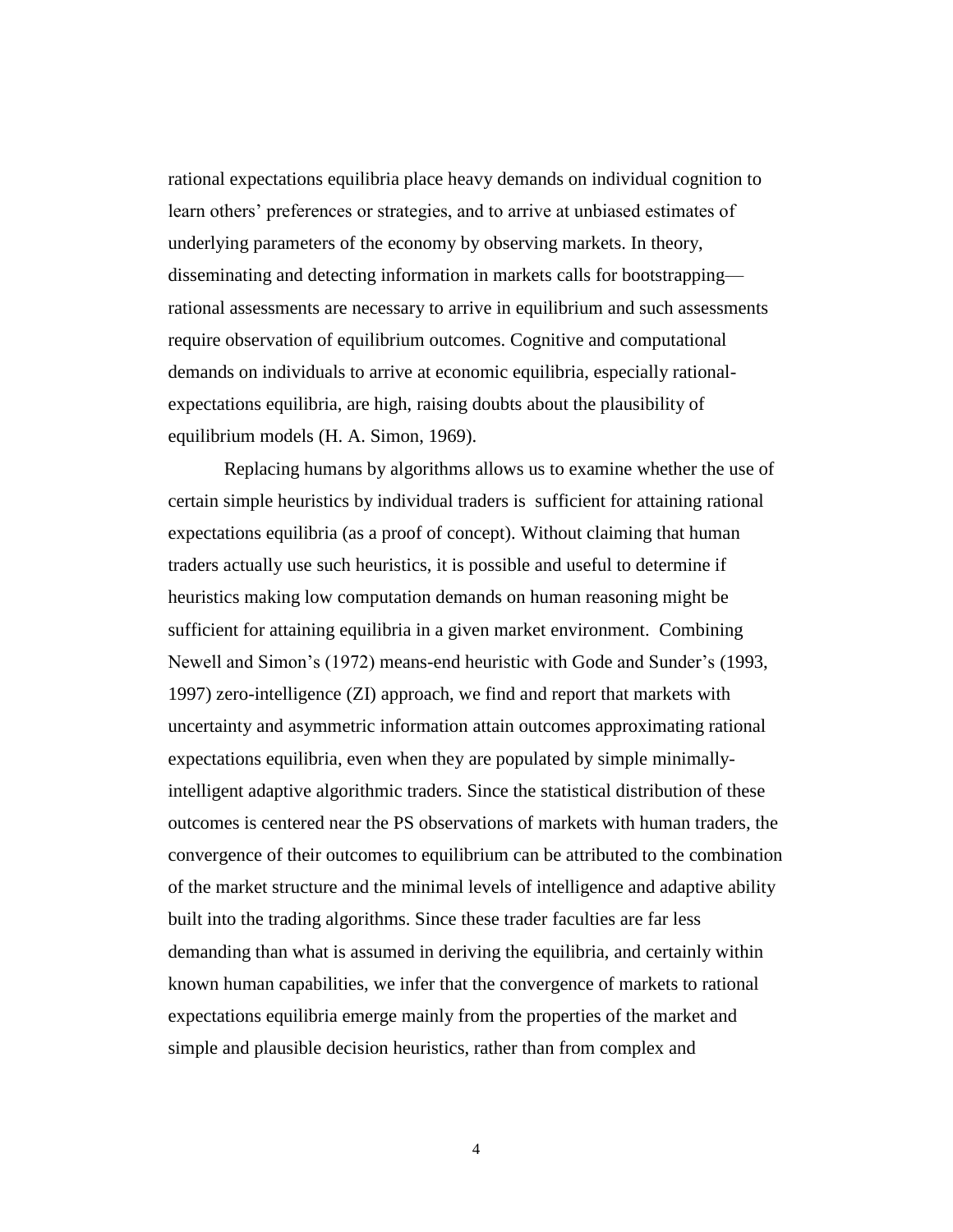sophisticated optimization (Gary Becker, 1962, Gode and Sunder, 1993, Gerd Gigerenzer and P. Todd, 1999, V. L. Smith, 2008).

# **II. BACKGROUND AND THEORY**

Instead of assuming sophisticated information processing capabilities and maximization objectives of agents, we can think of market structure constraining human behavior to guide their aggregate level outcomes to the neighborhood of theoretical equilibria. Becker (1962) showed that the downward slope of demand functions arises from individuals having to act within their budget constraints, even if they choose randomly from their opportunity sets. Smith (1962) reported that classroom double auction markets populated by a mere handful of profitmotivated student traders with minimal information arrive in close proximity of Walrasian equilibrium. Moreover, Smith's auction markets had little resemblance to the [tâtonnement](http://en.wiktionary.org/wiki/t%C3%A2tonnements#French) story often used to motivate theoretical derivations of equilibria.

Gode and Sunder (1993) combined Becker's constrained random choice with Smith's double auctions and reported the results of computer simulations of simple double auctions populated by "zero intelligence" (henceforth ZI) algorithmic traders who bid or ask randomly within their budget constraints (i.e., buyers do not bid above their private values and sellers do not ask below their private costs). Although these traders do not remember, optimize, maximize profits, or learn, simulated markets populated by such traders also reach the proximity of their theoretical equilibria, especially in their allocative efficiency. In simple double auctions without uncertainty or information asymmetry, theoretical equilibria are attainable with individuals endowed with only minimal levels of intelligence (not trading at a loss). Jamal and Sunder (1996) extended the results to markets with shared uncertainty with algorithmic agents using means-end heuristic (henceforth M-E,) developed by Newell and Simon (1972).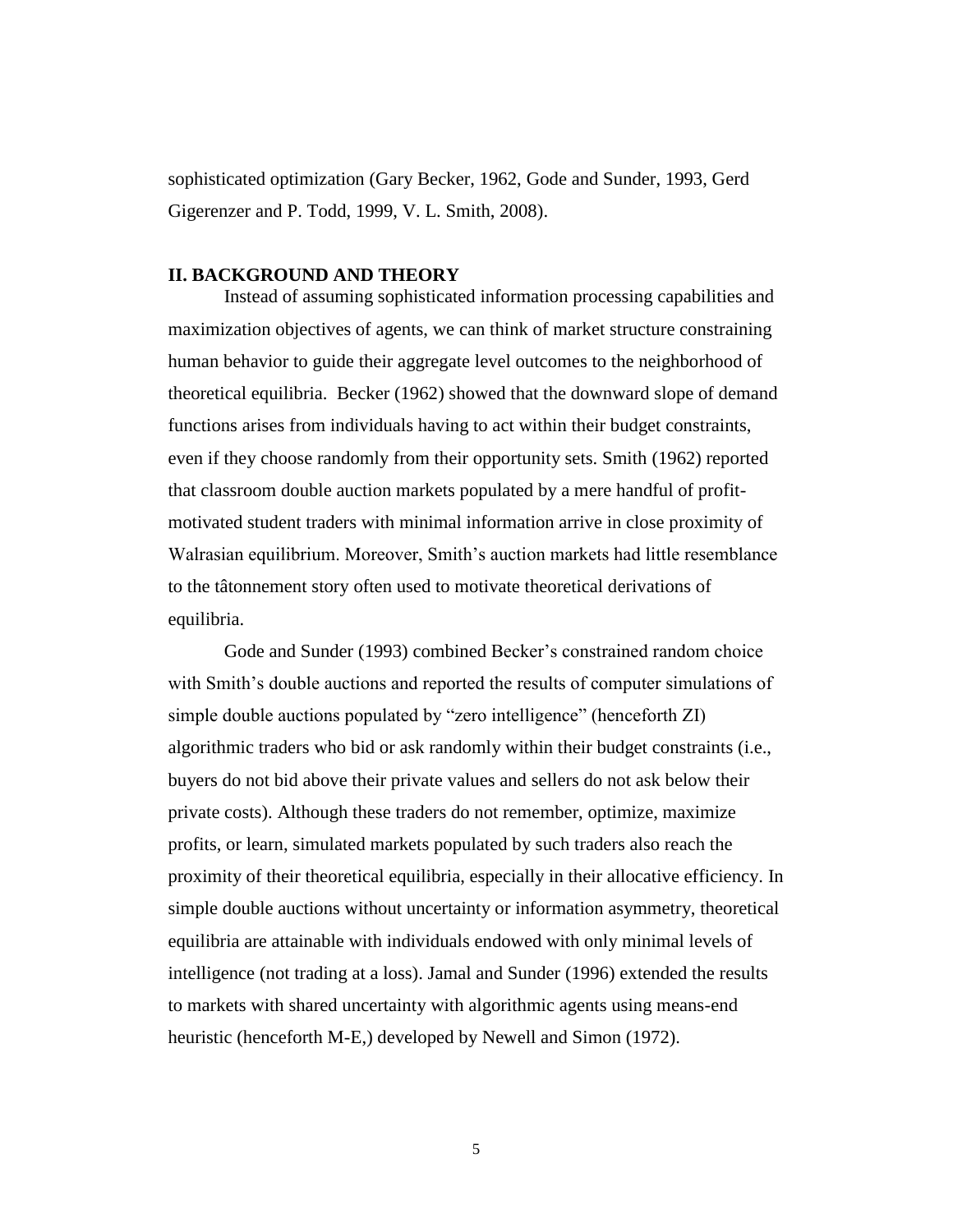Substitution of human subjects used in traditional laboratory markets by algorithmic agents using M-E heuristic has the advantage of helping us gain precise control of traders' information processing and decision making (i.e., "cognitive") abilities. Holding trader "cognition" constant at a specified level allows us to explore the properties of outcomes of market structures and environment (also, see Angerer et al. (2010); and Huber et al. (2010)). In contrast, we can neither observe nor hold invariant the strategies used by human traders. The use of algorithmic traders enables us to run longer computational experiments, randomize parameters in the experimental setting, and conduct replications without significantly more time or money.

The paper is organized in four sections. The second section describes a simple M-E heuristic used by minimally-intelligent algorithmic traders in a double auction market. In the third section, we implement this heuristic in a market where some traders have perfect insider information (while others have no information) and compare the simulation results with the data from the profitmotivated human experiments reported by PS. The fourth section presents implications of the findings and some concluding remarks.

## **III. MEANS-END HEURISTIC**

Simon (1955) proposed bounded rationality as a process model to understand and explain how humans, with their limited knowledge and computational capacity behave in complex settings. He postulated that humans develop and use simple heuristics to seek and attain merely satisfactory, not optimal, outcomes. To understand human problem-solving Newell and Simon (1972) developed General Problem Solver (GPS). They adduced a large body of data which show that GPS is a robust model of human problem-solving in a wide variety of tasks and environments. The key heuristic used by GPS is means-ends analysis (M-E or the heuristic of reducing differences). Gigerenzer et al. (1999) have focused on the usefulness and effectiveness of fast and frugal heuristics like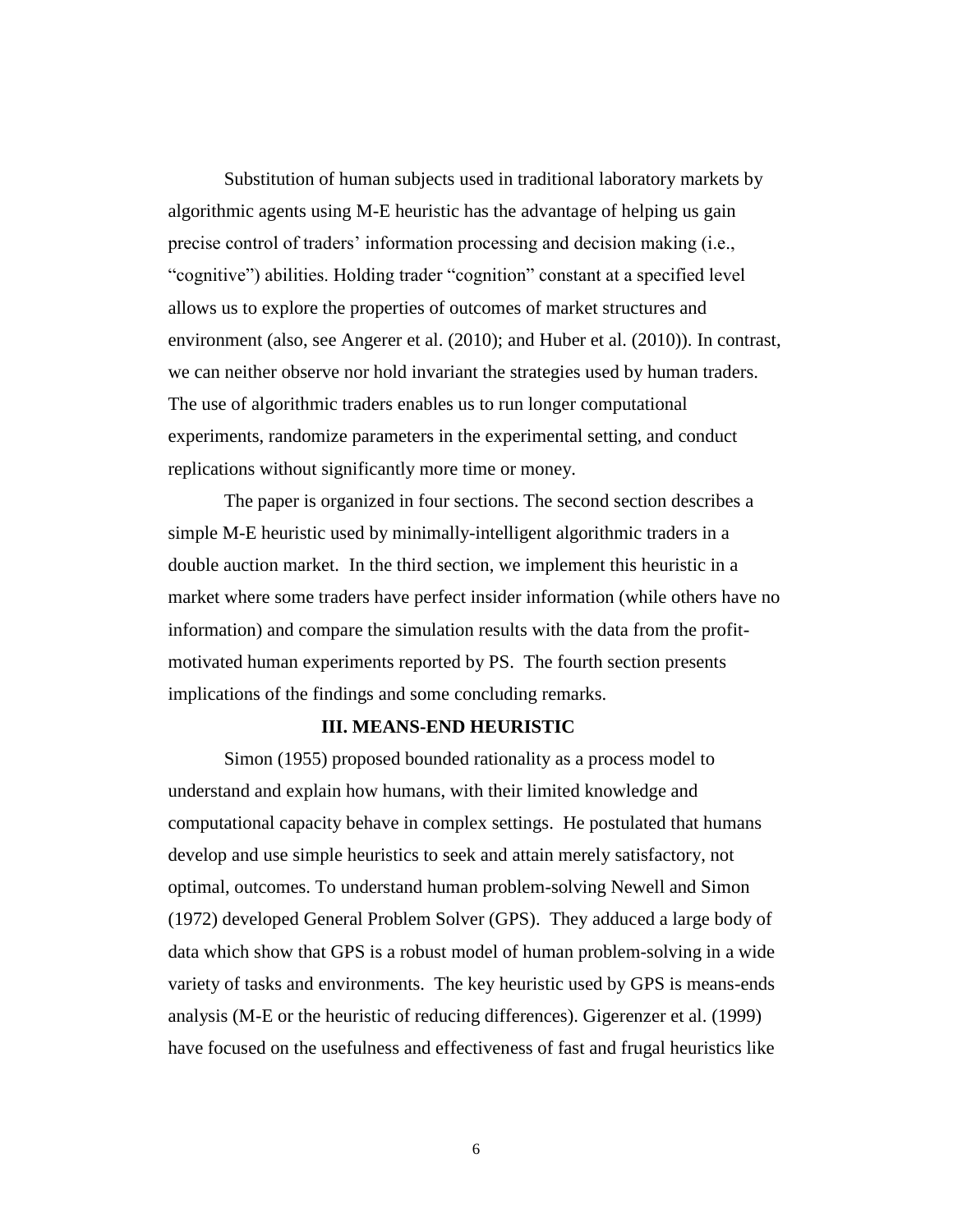M-E in human life, whereas Tversky and Kahneman (1974) have documented a similar heuristic which they labeled anchor-and-adjust.

GPS recognizes knowledge states, differences between knowledge states, operators, goals, sub-goals and problem solving heuristics as entities. GPS starts with an initial (or current) knowledge state, and a goal or desired knowledge state. GPS then selects and applies operators that reduce the difference between the current state and the goal state. The M-E heuristic for carrying out this procedure can be summarized in four steps: (i) compare the current knowledge state *a* with a goal state *b* to identify difference *d* between them; (ii) find an operator *o* that will reduce the difference  $d$  in the next step; (iii) apply the operator  $o$  to the current knowledge state *a* to produce a new current knowledge state *a'* that is closer to *b* than *a*; and (iv) repeat this process until the current knowledge state *a'* is acceptably close to the goal state *b*. Knowledge states of traders can be represented as aspiration levels that adjust in response to experience (H. A. Simon, 1956). The M-E heuristic for a trader thus requires a mechanism for setting an initial aspiration level, and a method for adjusting these levels in light of experience (e.g., Jamal and Sunder (1996)).

# A. Market Environment

Markets examined here are defined by four elements: (i) uncertainty, (ii) distribution of information, (iii) security payoffs, and (iv) rules of the market. Following PS we examine markets for securities with either two (*X* and *Y*) or three  $(X, Y, \text{ and } Z)$  states of the world, where each state  $S_i$  occurs with a known probability  $\pi_i$ . One half of the traders in the markets (n=6) are informed about the realized state before trading starts each period, while the other half (n=6) are uninformed. At the beginning of each period, each trader of type  $j$  ( $j=3$  types in *our experiment)* is endowed with two units of a security which pays a single statecontingent dividend *DSj* at the end of the trading period. There are no cash constraints. There are three types of traders and each trader type gets a different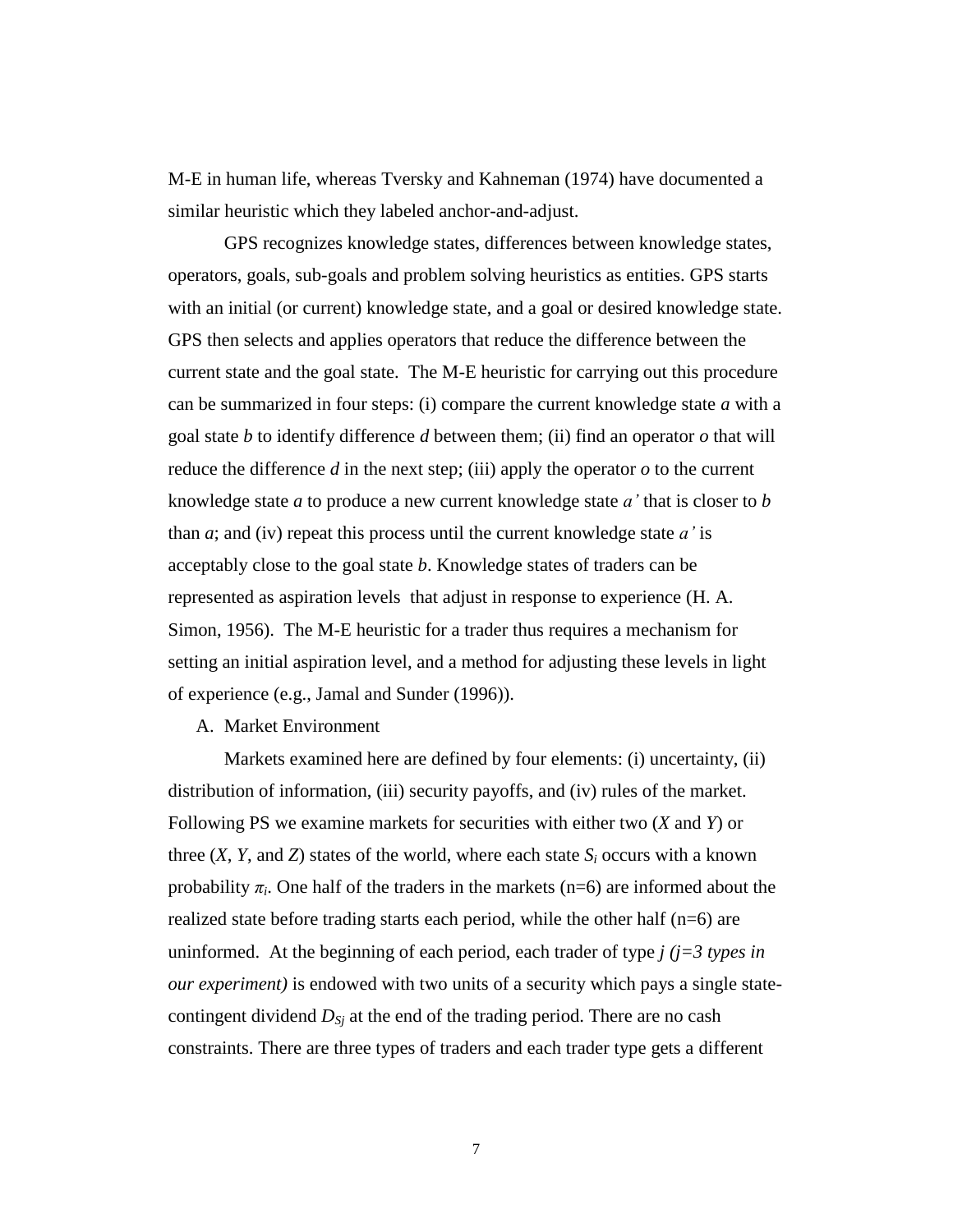dividend in a given state. The rules of the double auction are as follows: after a bid or ask is generated (see section 2.3 for details on algorithm for generating bids and asks), the highest bid price is compared to the lowest ask price. If the bid price is equal to or greater than the ask price a trade occurs. The recorded transaction price is set to be equal to the midpoint between the bid and ask prices.

# B. Implementing the M-E Heuristic<sup>2</sup>

In the first of the two implementation steps, each agent's initial knowledge state (aspiration level) is set equal to the expected value of the payoff based on its private information. The second step implements the idea that subjects without perfect information make gradual adjustments by applying weight  $\gamma$  ( $0 \leq \gamma \leq 1$ ) to newest observed price  $P_t$ , and weight  $(1 - \gamma)$  to their Current Aspiration Level (*CALt*). This process can be represented as a first-order adaptive process:

$$
CALt+1 = (1 - \gamma) CALt + \gamma Pt.
$$
 (1)

If *CAL<sup>0</sup>* is the initial value of *CAL<sup>t</sup>* , by substitution,

l

$$
CAL_{t+1} = (1 - \gamma)^{t+1} CAL_0 + \gamma ((1 - \gamma)^t P_1 + (1 - \gamma)^{t-1} P_2 + ... + (1 - \gamma) P_{t-1} + P_t).
$$
\n(2)

In the context of markets organized as double auctions (where both buyers and sellers can actively propose prices to transact at), these two elements of the M-E heuristic—setting an initial aspiration level and gradually adapting it in light of observed transaction prices constitute the entire heuristic activity of the agent<sup>3</sup>. Minimally Intelligent Algorithmic Agents

Algorithmic agents use their "current aspiration level" (*CAL*) to implement a ZI strategy after Gode and Sunder (1993); they bid randomly chosen

 $^{2}$  A flow chart and an outline code of the heuristic are available at [http://www.zitraders.com,](http://www.zitraders.com/)

 $3$  Previous attempts to model individual human behavior has used processes very similar to equation 2 (**Carlson, J. A. and T. B. Okeefe.** 1969. "Buffer Stocks and Reaction Coefficients - Experiment with Decision Making under Risk." *Review of Economic Studies*, 36(4), 467-84, **Carlson, John.** 1967. "The Stability of an Experimental Market with a Supply-Response Lag." *Southern Economic Journal*, 33(3), 305-21.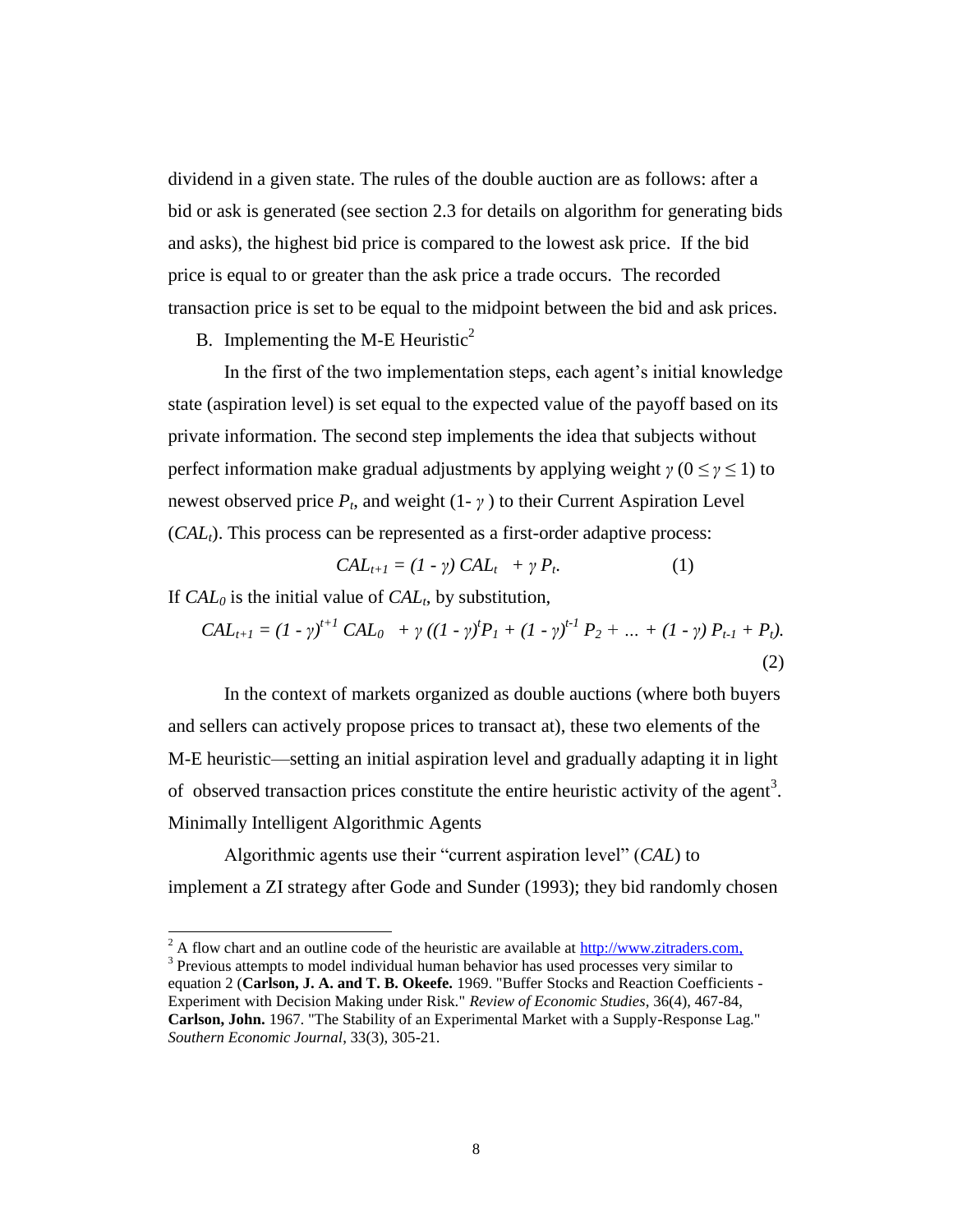prices below and ask randomly chosen prices above their aspiration levels. Traders draw a uniformly distributed random number between 0 and an upper limit of 1. If the number drawn is less than or equal to 0.5, the trader generates a bid; if the number drawn is greater than 0.5, it generates an ask. The bid amount is determined by drawing a second random number between a lower bound of 0 and an upper bound of the individual trader's *CAL*. If this bid exceeds the current high bid, it becomes the new high bid. Correspondingly, if the action is an ask, its amount is determined by generating a second random number in the range between the lower bound of the traders *CAL* and the upper bound of 1. This newly generated ask becomes the new current low ask if it is less than the existing current low ask. These random draws from uniform distributions are generated independently. The algorithmic agents are myopic, making no attempt to anticipate, backward induct, or theorize about the behavior of other traders. They simply use the knowledge of observable past market events (transaction prices) to estimate their opportunity sets, and choose randomly from these sets.

These markets are populated in equal numbers by traders of each payoff type of whom 50% are (and 50% are not) informed about the realized state of world. The informed algorithmic traders begin by setting their initial *CAL* using the perfect signal they have about the realized state of the world for any given trader type *j* 4 :

If realized state = X, 
$$
CAL_X = Dx_j
$$
  
If realized state = Y,  $CAL_Y = Dy_j$  (3)

The uninformed traders of type *j* use their unconditional expected dividend value to set their initial  $CAL$  using the prior state probabilities<sup>5</sup>:

$$
CALj = Pr(X) * (DXj) + Pr(Y) * (DYj)
$$
 (4)

l

<sup>&</sup>lt;sup>4</sup> For 3-state markets, if realized state = *Z*,  $CAL<sub>Y</sub> = D<sub>Zj</sub>$ .

<sup>&</sup>lt;sup>5</sup> For 3-state markets,  $CAL<sub>i</sub> = Pr(X)*(D<sub>X<sub>i</sub></sub>) + Pr(Y)*(D<sub>Y<sub>i</sub></sub>) + Pr(X)*(D<sub>Z<sub>i</sub></sub>).$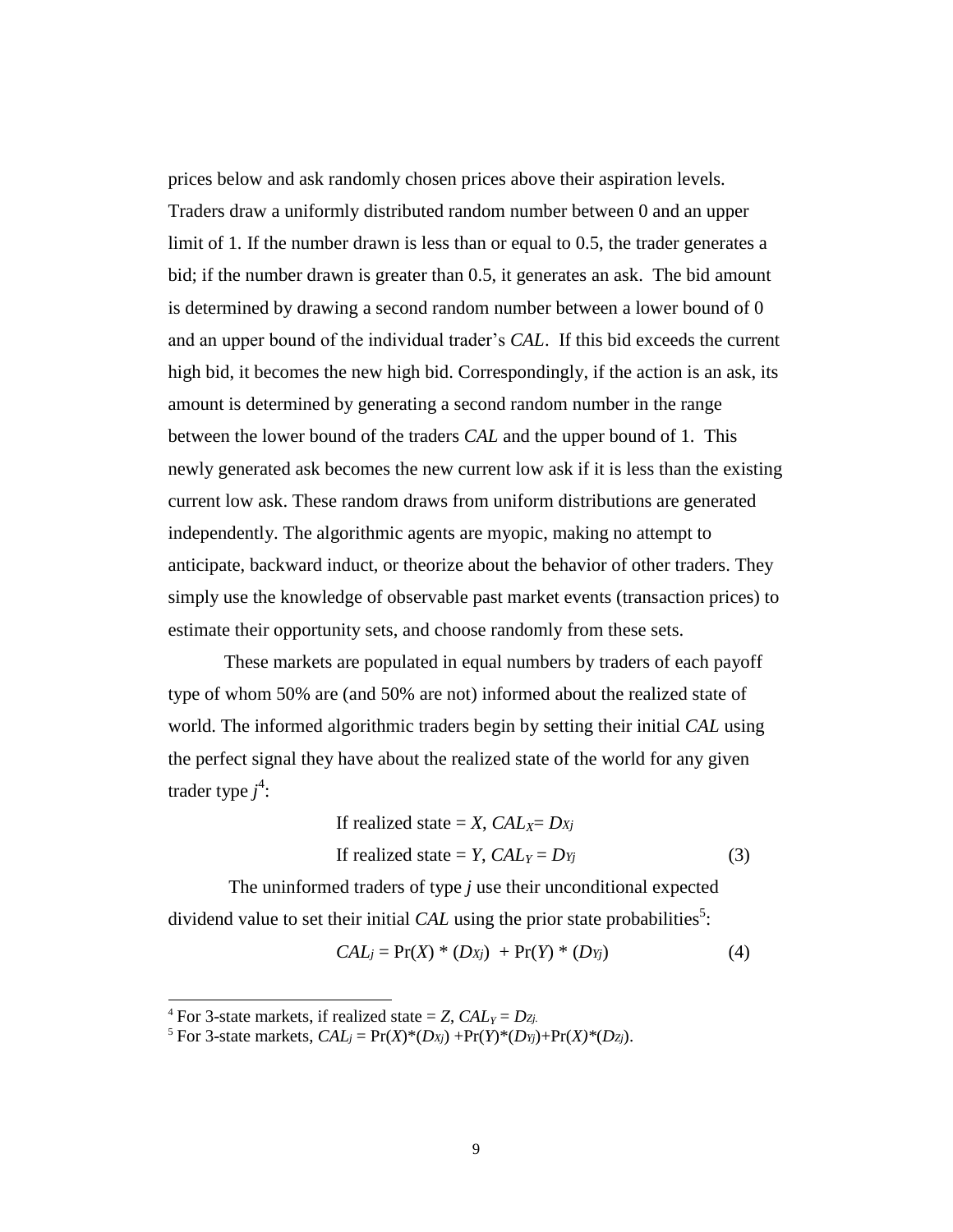Since they know the state with certainty, informed traders do not update their *CAL*s in response to observed transactions; they learn nothing about the state of the world from transaction prices.<sup>6</sup> Uninformed traders of every dividend type, however, update their *CALs* after each transaction using the M-E heuristic (i.e., first-order adaptive process) given in [1] above.

*CAL* updating is done with a randomly chosen value of the adaptive parameter  $\gamma$  for the simulation (see the Experimental Design below). Submission of bids and asks continues with the updated *CALs* serving as constraints on the opportunity sets of traders until the next transaction occurs, and this process is repeated for 5,000 cycles to the end of the period. At the end of each period the realized state is revealed to all traders, dividends are paid to their accounts, and each trader's security endowment is refreshed for the following period. The uninformed algorithmic traders carry their end-of-period *CAL* forward and use it as the starting point in the following period.<sup>7</sup> Since our traders have minimal intelligence, they do not learn by observing other's behavior or make generalizations across markets. They act in a myopic way at all times to help examine the sufficiency of using such a strategy for attaining economic equilibria.

In the following period, informed traders again get a perfect signal about the state and set their  $CAL = D_{Xj}$  (or  $D_{Yj}$ ) depending on whether the signal received is *X or Y* (or *Z* in 3-state markets). The uninformed traders use their end-

 $\overline{a}$ 

 $6$  The informed traders could, for example, learn that in some states market prices are higher than their own dividend in that state, and thus raise their *CAL* to that higher level. Human traders, presumably, make this adjustment but our algorithmic traders are not allowed to make such adjustments. We should not, therefore, expect the markets with these minimally-intelligent agents to behave identically to the human markets.

 $<sup>7</sup>$  It would have been possible for the agents to keep track of the prices associated with each</sup> realized state and use this information in subsequent periods. In the spirit of minimal intelligence, our agents do not do so, and uninformed agents simply carry forward their *CAL* from the end of one period to the beginning of the next period. The *CAL* of informed agents responds to a perfect signal about the state realized in each period and is not dependent on experience in previous periods.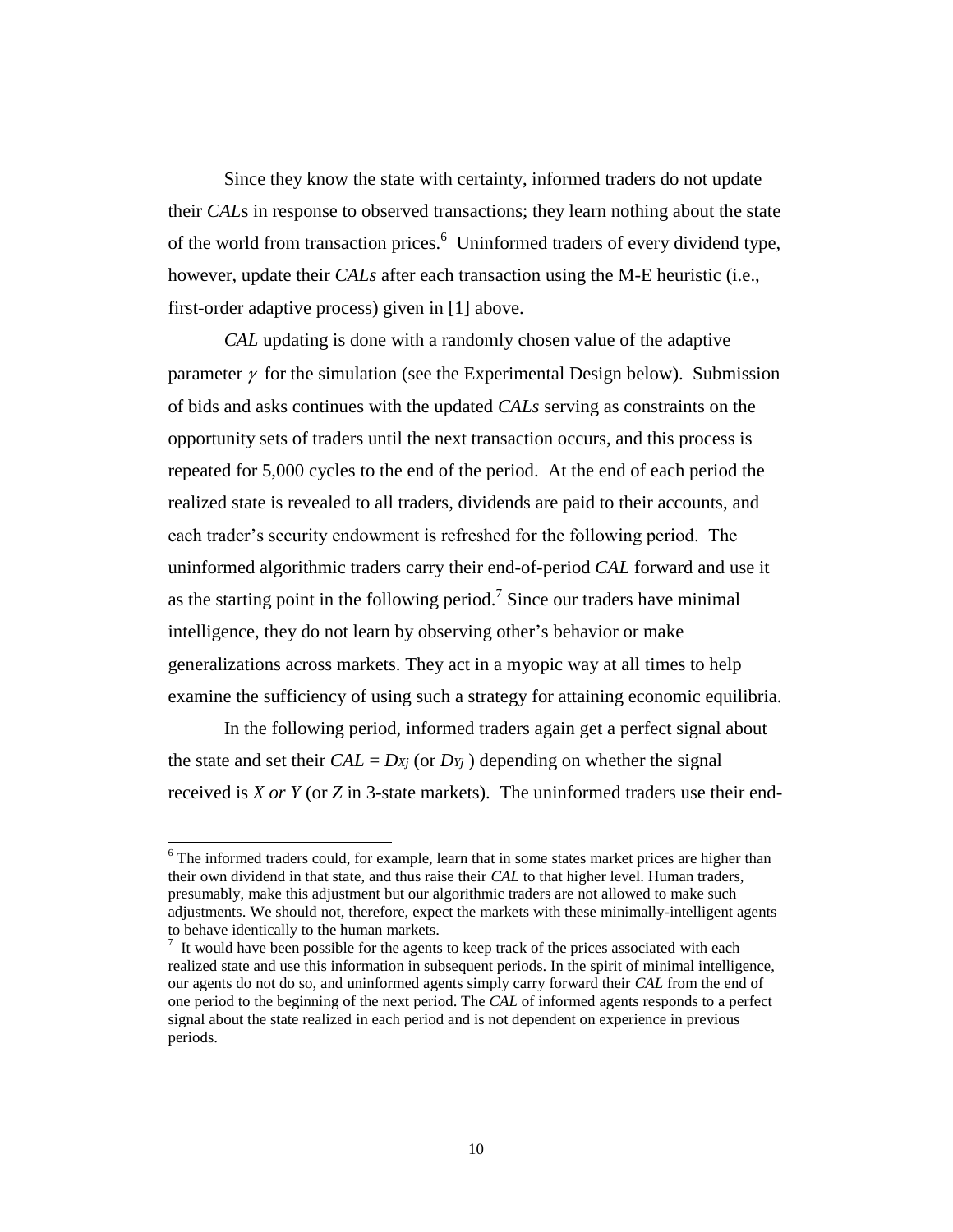of-period *CAL* from the preceding period as *CAL<sup>0</sup>* to trade and to generate *CAL<sup>1</sup>* after the first transaction, and so on.

C. Experimental Design

 $\overline{a}$ 

We use the market design parameters from the PS's (1982) human experiments for the present simulations (see Table 1). We ran 50 replications of four markets numbered 2, 3, 4 and 5 as reported by PS's (1982) human experiments (three states in Market 5, and two in the other three markets). <sup>8</sup> The participants were freshly endowed with two securities every period and have no cash constraint. For each of the 50 replications, the adjustment parameter *γ* was randomly and independently drawn from a uniform distribution  $U(0.05, 0.15)^9$ . In each market, there are 12 traders who traded single period securities. A random state of nature—*X*, *Y*, (or *Z* in case of 3-states)—was drawn at the start of each period to match the actual realizations observed in the PS's markets. Except for a few initial periods (when no trader was informed), and in some final periods (when all traders were informed), six of these twelve traders had perfect inside information and the other six were uninformed. For consistency and ease of reference, we identify these markets using the same numbers as used by  $PS$ .<sup>10</sup>

Insert Table 1 about here.

-----------------------------------------------------------------------------------------

<sup>&</sup>lt;sup>8</sup> Plott and Sunder (1982) found that the information structure of their Market 1 was too complex for it to reach rational expectations equilibrium in less than a dozen periods. Accordingly, we have not tried to replicate that information structure and market in the present simulations.

<sup>&</sup>lt;sup>9</sup> These ranges have been used in previous market simulation studies (Gode and Sunder 1993, 1997; Jamal and Sunder 1996) and have no normative content per se.

 $10$  In this paper we only report periods where six traders in the market are informed and the other six are uninformed. We have also simulated periods where all traders were informed, or all were uninformed. The results are not qualitatively different from human participants reported in PS. Full simulation results, including all periods with informed/uninformed traders are available at [http://www.zitraders.com.](http://www.zitraders.com/) This website also gives an outline of the code, and allows visitors to see the charts of market outcomes.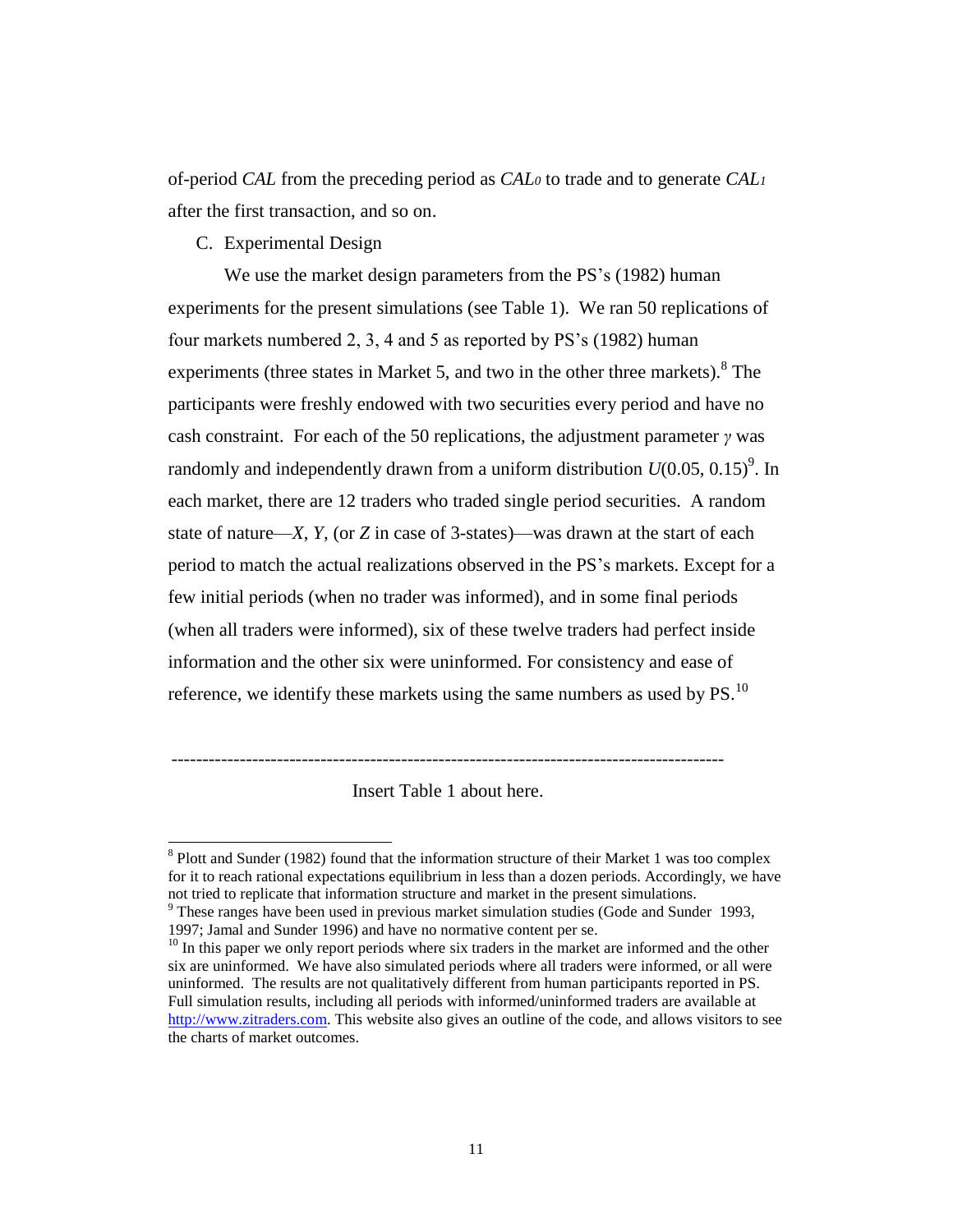# **IV. EXPERIMENTAL RESULTS**

-----------------------------------------------------------------------------------------

### A. MARKETS WITH ASYMMETRIC INSIDER INFORMATION

Figure 1 shows the time chart of prices observed in five asymmetric information periods of a market populated with profit-motivated human traders (heavy blue curve) reported in PS against the background of two theoretical (RE solid green horizontal line) and Walrasian (PI – dashed brown horizontal line) predictions for respective periods . The red curve in medium thickness plots the median of prices from 50 replications (shown as a cloud) of the same market with M-E heuristic algorithmic traders. The adaptive parameter *γ* is randomly and independently drawn each period from a uniform distribution *U*(0.05, 0.15) and is identical across all traders. Six of the twelve traders have perfect inside information and the other six are uninformed. Allocative efficiency and trading volume are shown numerically for each period in Table 2.

Figure 1 indicates: (i) In state *X* (with low RE price of 0.24 in periods 7 and 9), transaction prices of both human traders (blue curve) and algorithmic traders (red curve) approach the RE equilibrium level from above. (ii) In state *Y* (with higher RE price of 0.35 in periods 10 and 11), transaction prices of both human traders and algorithmic traders generally approach and get close to the equilibrium level from below. (iii) As shown in Table 2 for Market 2, in State *X* (low RE price) periods, average trading volume for human traders across the two periods is 19.5 while the average volume for algorithmic traders is 17.5. The allocative efficiency of human trader markets across the two X periods is 63.5%, while efficiency of the simulated markets is 80.3%. Note that allocative efficiency arises from having the appropriate number of securities being acquired by the appropriate type of traders as specified by rational expectations equilibrium. Efficiency levels (below 100%) arise when the wrong type of traders are holding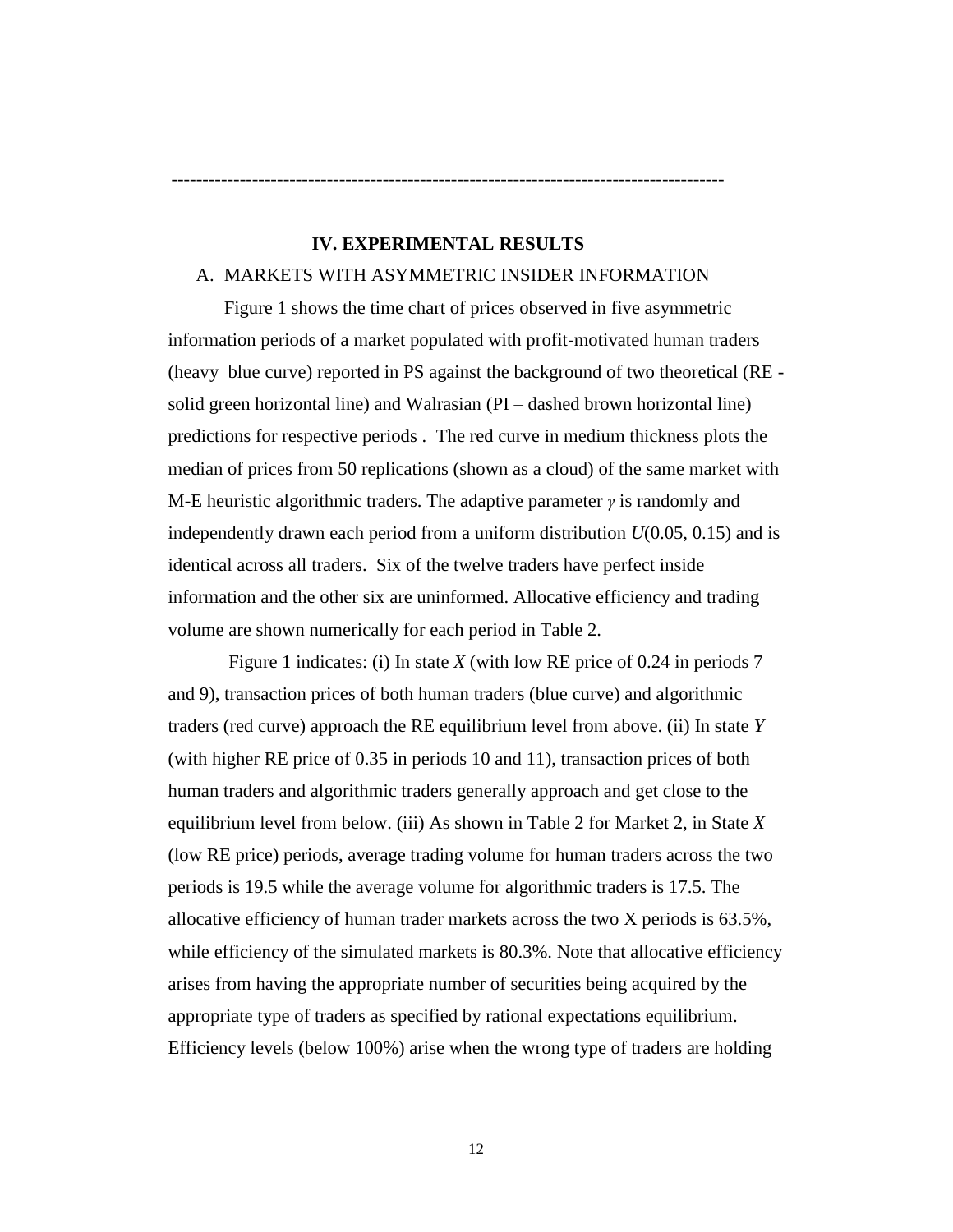some of the securities. In State *Y* (high RE price) periods, human traders' average volume is 19.3 (vs. 23.7 for algorithmic traders) and human trader efficiency is 100%, while algorithmic traders achieve efficiency levels of 98.7%. The direction and volume of trading is close to the predictions of RE equilibrium.

There are also important differences between the convergence paths for human and simulated markets: convergence of prices to RE predictions with human traders is tighter and progressively faster in later periods; algorithmic simulations exhibit little change from early to later realizations of the same state (*X* or *Y*). Efficiency results also show human subjects improving over time (when State is X), whereas markets populated with algorithmic traders show less improvement over time.

#### Insert Figure 1 and Table 2 about Here

-----------------------------------------------------------------------------------------

Replication of the additional 2-state markets (Markets 3 and 4) with different parameters (see Figures 2 and 3 and the two middle sections of Table 2) show essentially the same pattern of convergence except that in State *Y* (with low RE price) human traders have a tendency to converge quickly to the RE price, especially in later periods (not coming from above or below) whereas the paths with algorithmic traders depend on history in the previous period (because the *CAL* of the uninformed traders is carried forward from previous periods). If the previous period is State *X* (high RE price) the simulation converges from above; if the previous period is State *Y* (low RE price), the simulation converges from below the RE price. As expected, algorithmic traders adjust slowly and learn myopically without any global awareness of equilibrium prices.

----------------------------------------------------------------------------------------- Insert Figures 2 and 3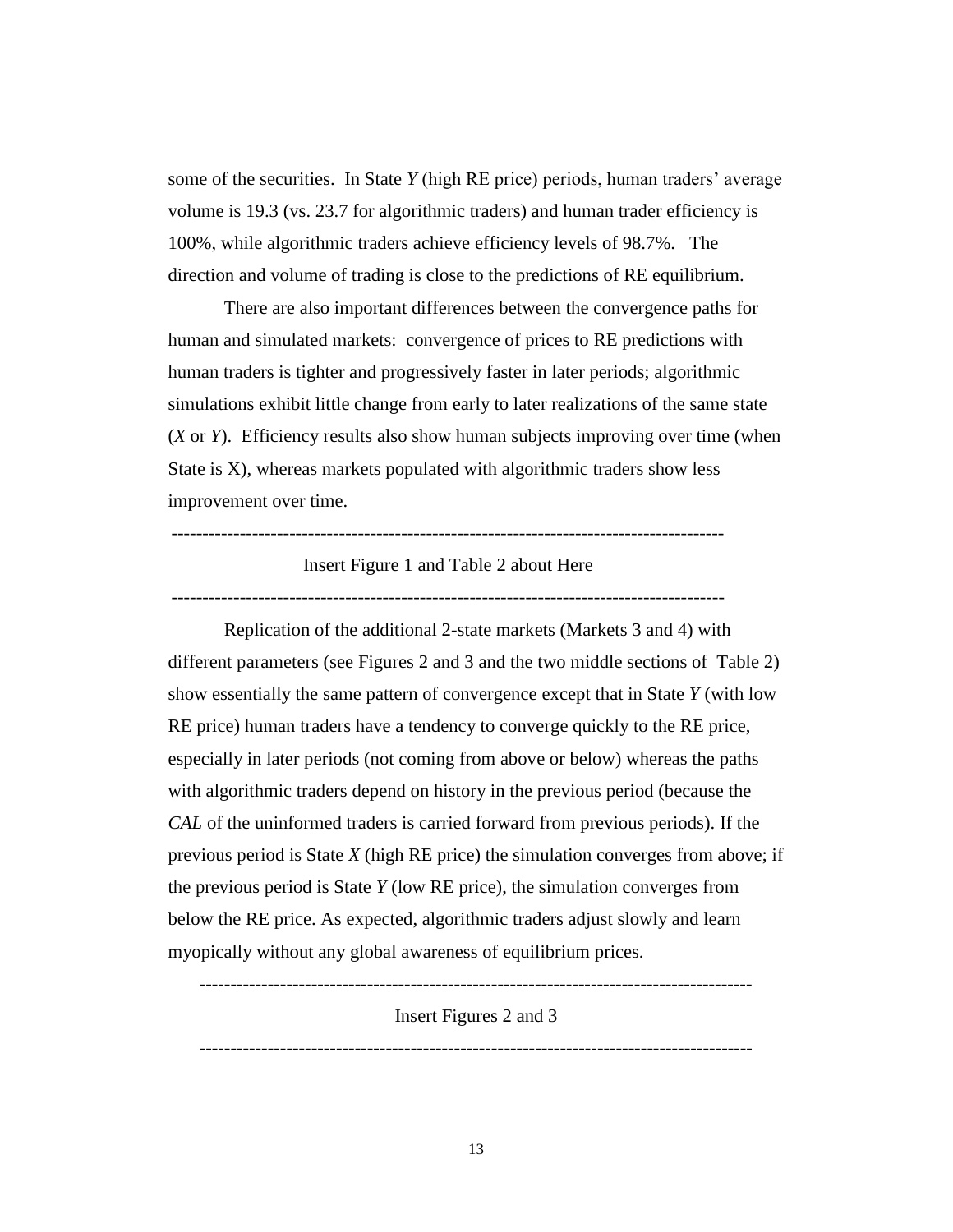Figure 4 displays data for a three-state market reported by PS with human traders, and an identical market replicated for this paper with algorithmic traders. The solid green horizontal line indicates the rational expectations (dashed brown line for PI) equilibrium price for the respective periods. Allocative efficiency and trading volume for Market V are shown numerically for each period in the bottom section of Table 2.

# Insert Figure 4

-----------------------------------------------------------------------------------------

-----------------------------------------------------------------------------------------

Figure 4 indicates: (i) In state *Z* (with high RE price of 0.32), for both human (blue line) and algorithmic traders (red line) transaction prices approach and get close to the RE equilibrium level from below. (ii) In state *Y* (with RE price of 0.245 in the middle of the other two states), transaction prices also generally approach and get close to the equilibrium level from below in both human and simulated markets. (iii) In state X transaction prices generally approach from below, the only exception occurs in Period 11 when the market converges from above in both human and simulated markets. It appears that moving from a high equilibrium price state to a lower price state may cause convergences from above. Otherwise, both humans and our simulated traders tend to approach the equilibrium price from below. (iv) Trading volume in all three states is generally greater than the predicted volume of 16 trades. For human traders volume tends to range from 15-23 trades, whereas algorithmic traders volume ranges from 14-24 trades. (v) In all periods of State *Z* (high RE price), allocative efficiency for human traders is 100% whereas algorithmic traders achieve 98.8% efficiency. In State *Y* (middle RE price) periods, allocative efficiency of human traders averages 96.8% (100% efficiency in all periods except the first realization of State *Y*) whereas algorithmic traders achieve 95.4% efficiency and do not achieve 100% efficiency in any individual period. In State *X*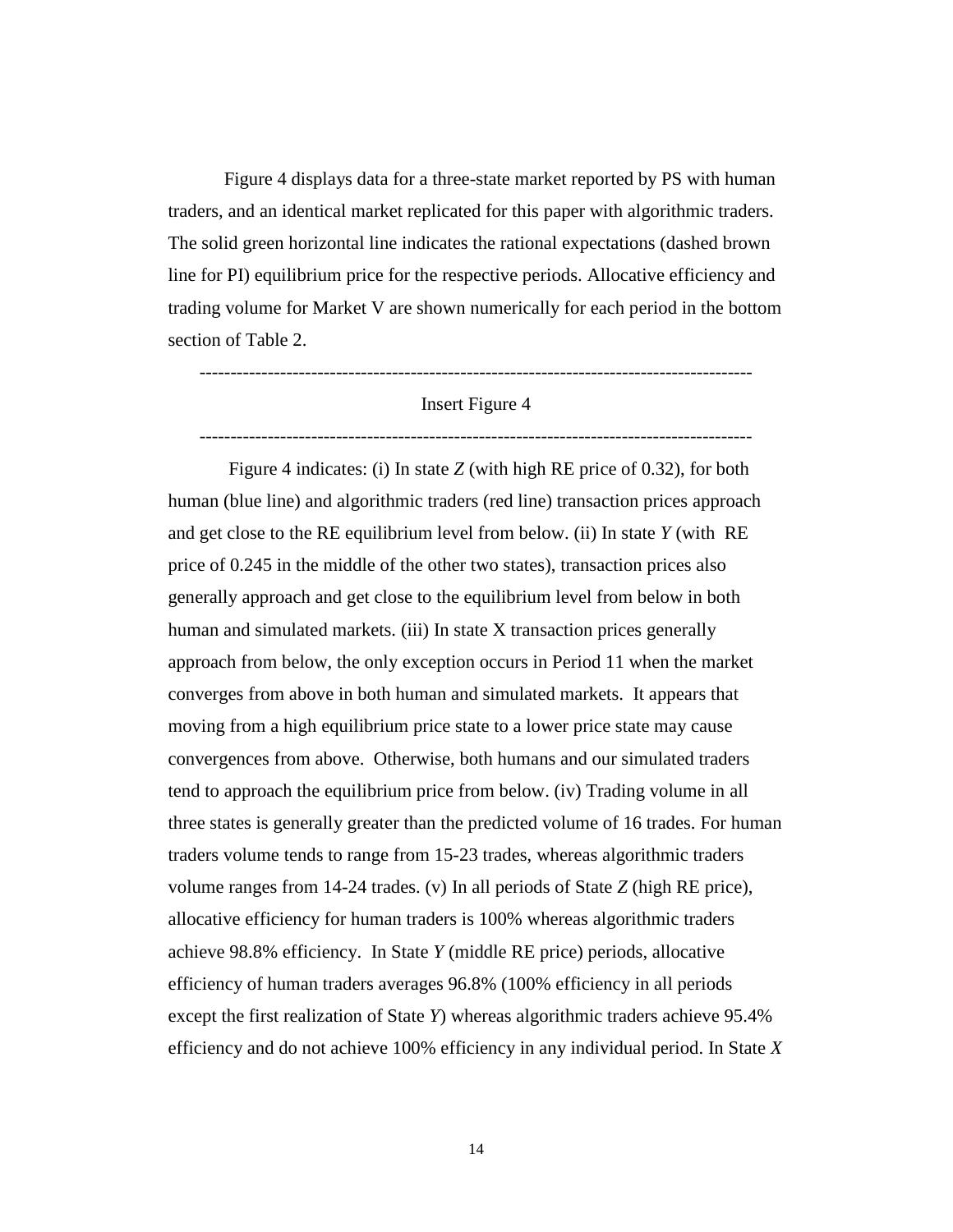(low RE price) periods, allocative efficiency of human traders averages 87.7% whereas algorithmic traders achieve 91.5% efficiency. Table 2 shows volume and efficiency numerically. Again, it is clear that, outcomes of markets with profit-motivated human and minimally intelligent algorithmic traders exhibit the same central tendencies of convergence towards the predictions of rational expectations models. Apparently, the structural constraints of the market rules, and Newell and Simon's (1972) simple means-end heuristics are sufficient to yield this result even as the number of states in the market increases from 2 states to 3.

### B. PRICE CHANGES, VOLUME AND EFFICIENCY

To assess price convergence to the rational expectations equilibrium, we report results of a procedure used by Gode and Sunder (1993) who regressed the root mean squared deviation between transaction and RE equilibrium prices on the natural logarithm of the transaction sequence number within a period. If prices move towards RE levels over time, the slope coefficient of this regression should be less than zero. Four panels of Figure 5 show the behavior of this root mean square deviation over time for the four human and simulated market pairs. Results of ordinary least squares regressions of MSD on log of transaction sequence number in human and simulated markets are shown in two triplets in each panel (slope, p-value, and  $R^2$ )<sup>11</sup> respectively. Three of the four human (with the exception of Market II), as well as all four simulated markets exhibit significant convergence to RE equilibrium, and the zero-slope hypothesis is rejected in favor of negative slope alternative at  $p < 0.000$  for the seven of the eight (human and simulated) markets. About 80% of the reduction in the deviation from RE equilibria being explained by log of transaction sequence number. Figure 5 shows

 $\overline{a}$ 

 $11$  We report results using the same format as Plott and Sunder (1982) so our simulation results can be compared with the human experiment results.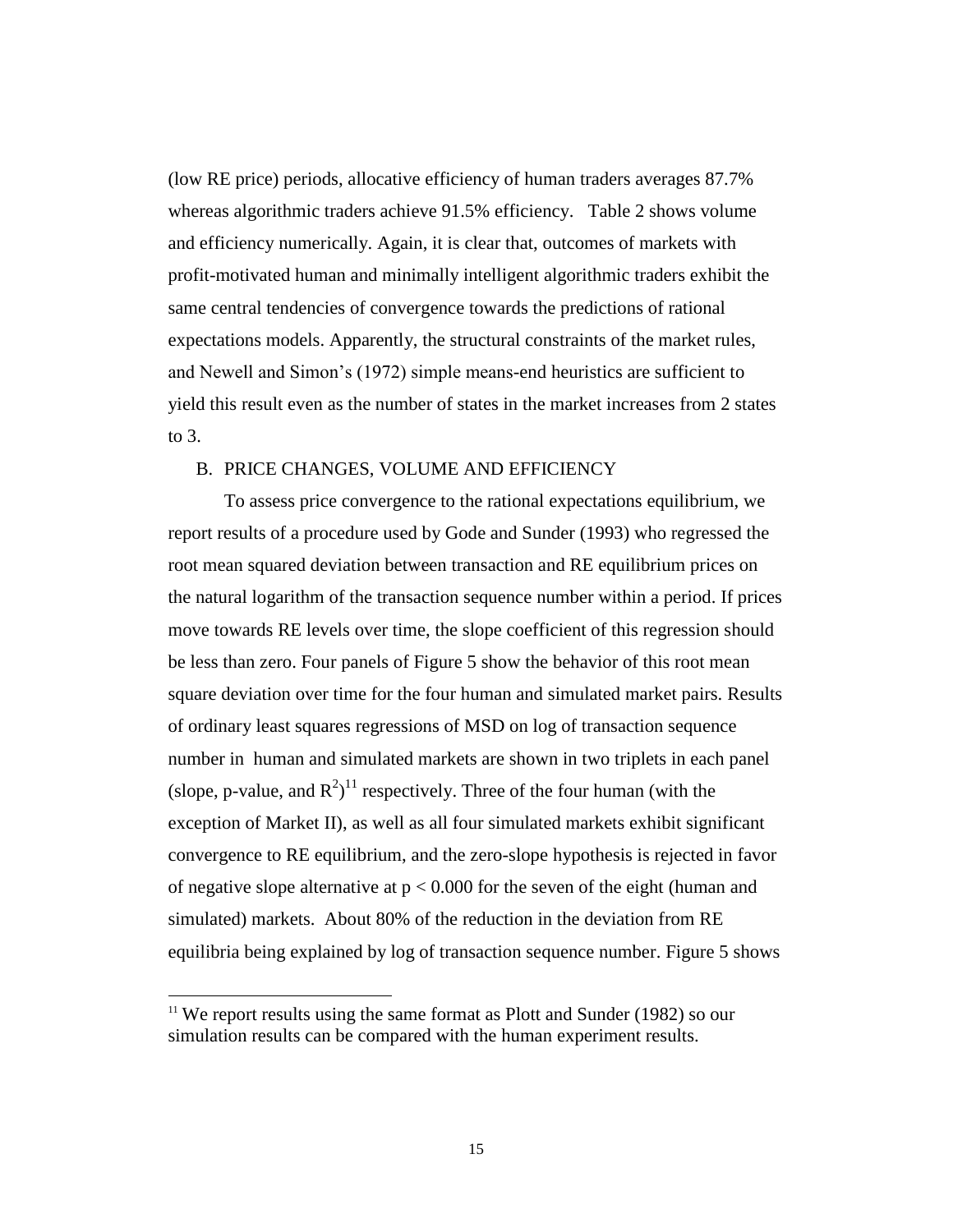that root mean squared deviation of transaction from RE equilibrium prices tends towards 0.

Across all 32 periods of the four markets, the difference between the trading volume and efficiency (Table 2, charted in Figures 6 and 7) of human and simulated markets is not statistically different (average volume of simulated market is about one trade greater than for human markets with t-statistic of 1.35 and the average efficiency of simulated markets is 1.6% lower than that of markets with human traders (t-statistic of -1.08). There is no significant difference between the volumes and efficiency of markets with human traders as opposed to algorithmic traders. The inference is not that these simple algorithms capture all or even most of the behavior of the humans; that is not true. However, when seen through the perspective of aggregate market outcomes—prices, allocations, trading volume, and efficiency—in their central tendency, these simple heuristics appear to be sufficient to explain the human subject convergence to RE equilibria in these markets.

# C. MINIMUM INFORMATION CONDITIONS

l

We altered the simulation to conduct a sensitivity analysis to see what would happen when the market is populated with the minimum number of informed traders for markets 2, 3 and  $4^{12}$ . In each market this means that we provide information to only one type of trader. Since there are three types of traders in each market the minimum number of informed traders is three<sup>13</sup>. All of the remaining parameters were identical to other simulations. We ran the simulation series twice, once with 5,000 iterations and a second time with 10,000 iterations. This was done to see if the number of iterations was a limiting factor.

 $12$  Due to the structure of Market 5 we are not able to decrease the number of informed traders. <sup>13</sup> One for each type.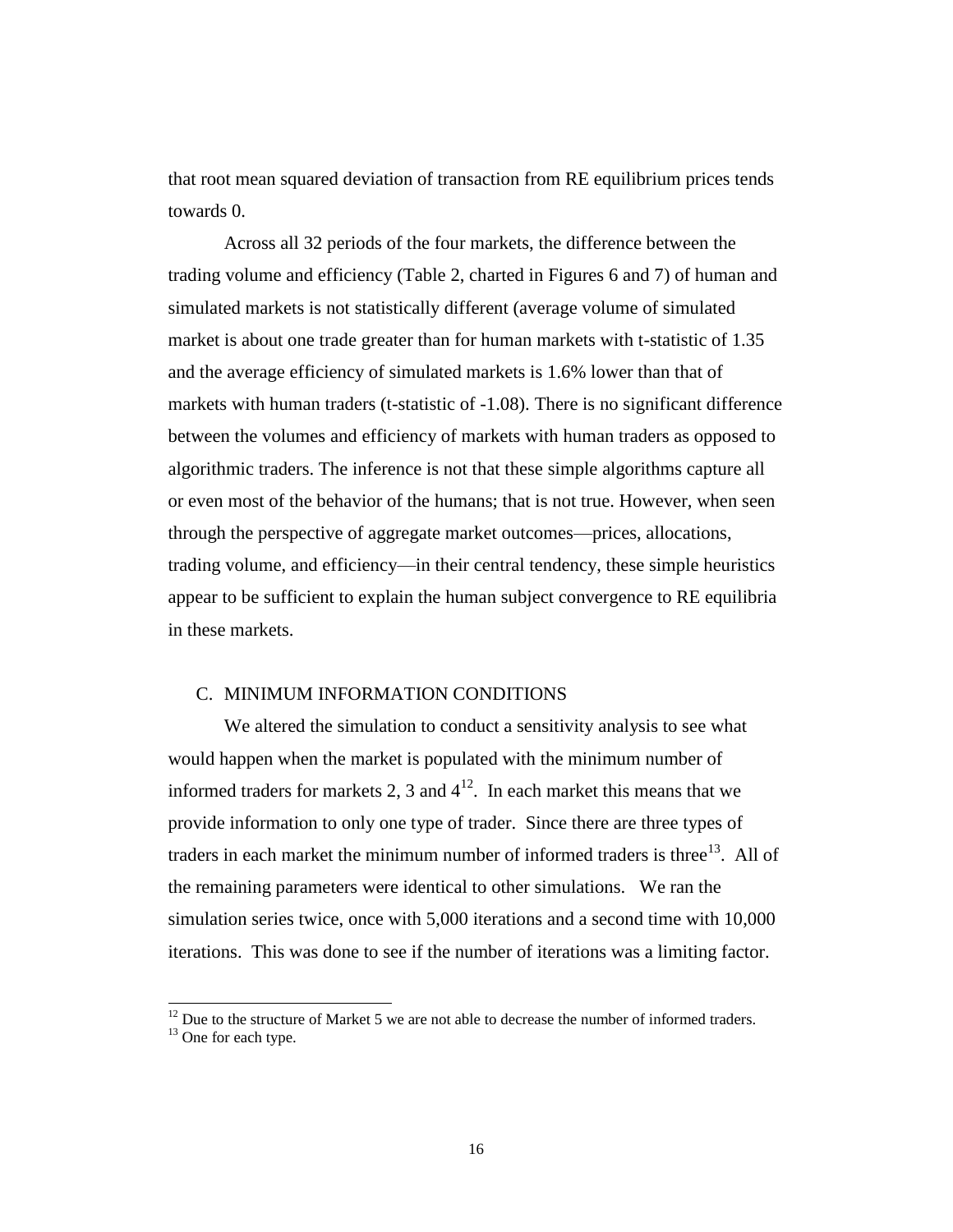Table 3 provides the results of the sensitivity analysis.

For the 5,000 iteration simulation runs, efficiency levels reported in Table 3 range from 80% to 88% whereas the comparable efficiency levels with 6 informed traders in Table 2 range from 89.5% to 95%. The average efficiency levels drop by about 7% when the number of informed traders of each type is reduced from 2 to 1. Increasing the number of iterations to 10,000 as reported in Table 3 yields an efficiency range of 82% to 89%; there is not much improvement obtained by increasing the length of time available to trade.

-----------------------------------------------------------------------------------------

# Insert Table 3 about Here

-----------------------------------------------------------------------------------------

We also conducted a simulation in which we increased the number of each type of informed trader to three (for a total of nine informed traders out of a total of twelve traders). Efficiency levels with 9 informed traders range from 89.5% to 94% which is essentially the same as the range obtained with 6 informed traders (compared with range 89.5-95% in Table  $2)^{14}$ . These results suggest that the presence of even very few informed traders (one of each type in our case) may be sufficient for the market to approach rational expectations equilibria. Additional increases in the number of informed traders (from 1 informed trader of each type to 2) improves market performance a bit; however, gains from increasing the number of informed traders flattens out quickly and there is little further improvement from increasing the number of informed traders of each type from  $2$  to  $3$ .

We note that in the high equilibrium price state (Y in Market 2 and X in Markets 3 and 4; see Table 1), each market achieves close to 100% efficiency

l

 $14$  Table 4 for the results with 9 out of 12 informed traders is available at http://www.zitraders.com/.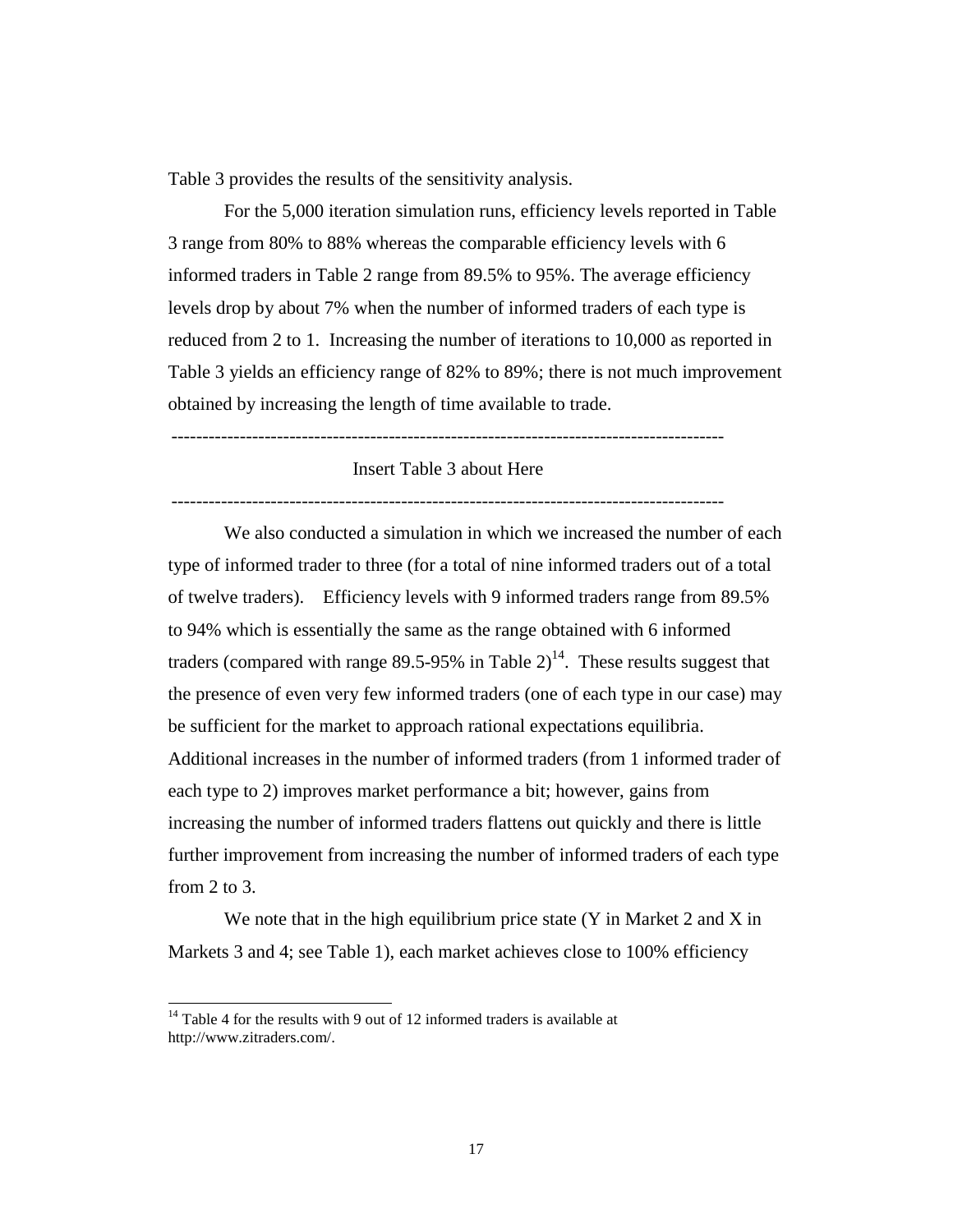both for human traders and algorithmic traders (with 3, 6 or 9 insiders – see Figure 8). We conjecture that in the high price state, informed traders are buyers who have no budget constraint so they can keep bidding up the price until all feasible trades have occurred. In the low equilibrium price state, both human and algorithmic traders have lower efficiency levels, generally close to 80% on average see Figure 8). We conjecture that these lower efficiency levels occur due to the restriction on short-selling in our simulations, particularly in the low-priced state when the informed traders are sellers rather than buyers. Since there are only three informed traders in each market, this means that there are a total of six tokens held by informed traders. Once the informed traders have sold all their tokens, there are generally no further trades available since the CALs of the uninformed traders are usually higher than the prior trade price and the informed traders cannot take advantage of this price discrepancy and drive the market price towards the RE equilibrium.

### **V. DISCUSSION AND CONCLUDING REMARKS**

We have presented evidence that individual behavior, modeled by simple means-end heuristics and minimal-intelligence, is sufficient to yield market-level outcomes centered around the equilibrium levels derived from strong assumptions about optimization by individual agents. This occurs even though our algorithmic traders lack any learning capacity and thus are unable to make even simple inferences from previous experience to improve their current and future performance. This lack of learning preserves the spirit of Zero Intelligence (ZI) models of behavior (Gode and Sunder 1993), and makes it more difficult for our algorithmic traders to achieve the high levels of economic efficiency (and learning across periods) exhibited by human subjects in experiments.

Even if this key optimization assumption of theory were descriptively invalid, it does not necessarily undermine the validity and predictive value of the

18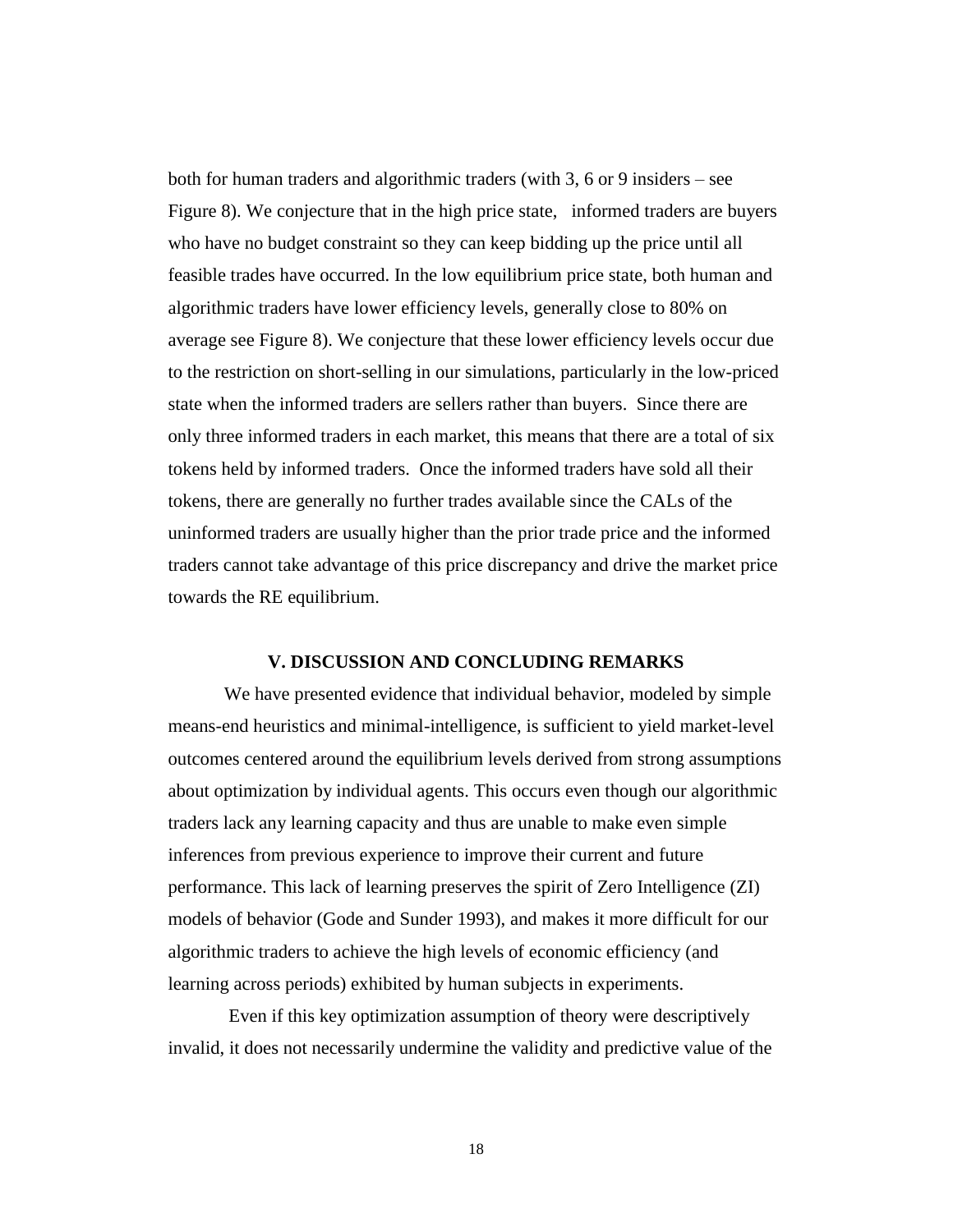theory at the aggregate level. Our findings are consistent with Gigerenzer et al. (1999) who built on Simon's bounded rationality paradigm by proposing that individuals use "fast and frugal" heuristics to successfully accomplish complex tasks.

The computational or other "cognitive" abilities of our algorithmic traders do not exceed, indeed are far weaker than, the documented faculties of human cognition. Yet, these simulated markets with insider trading based on asymmetric access to information converge to the close proximity of rational expectations equilibria and attain high allocative efficiency. Contrary to claims made in behavioral economics literature (R. H. Thaler, 1986, A. Tversky and D. Kahneman, 1974), we find that individuals using a simple means-end heuristic (analogous to Tversky and Kahneman's 1974 anchor–and-adjust heuristic) in a market setting generate outcomes close to the rational expectations equilibrium. We interpret the results to suggest that, even in these relatively more complex market environments (as compared to Gode and Sunder (1993, 1997) and Jamal and Sunder (1996)), allocative efficiency of markets remains largely a function of their structure, not intelligence or optimizing behavior of agents. Attention to understanding the role of market structure, not just human cognition, may help advance our understanding of links between economic theory and market outcomes.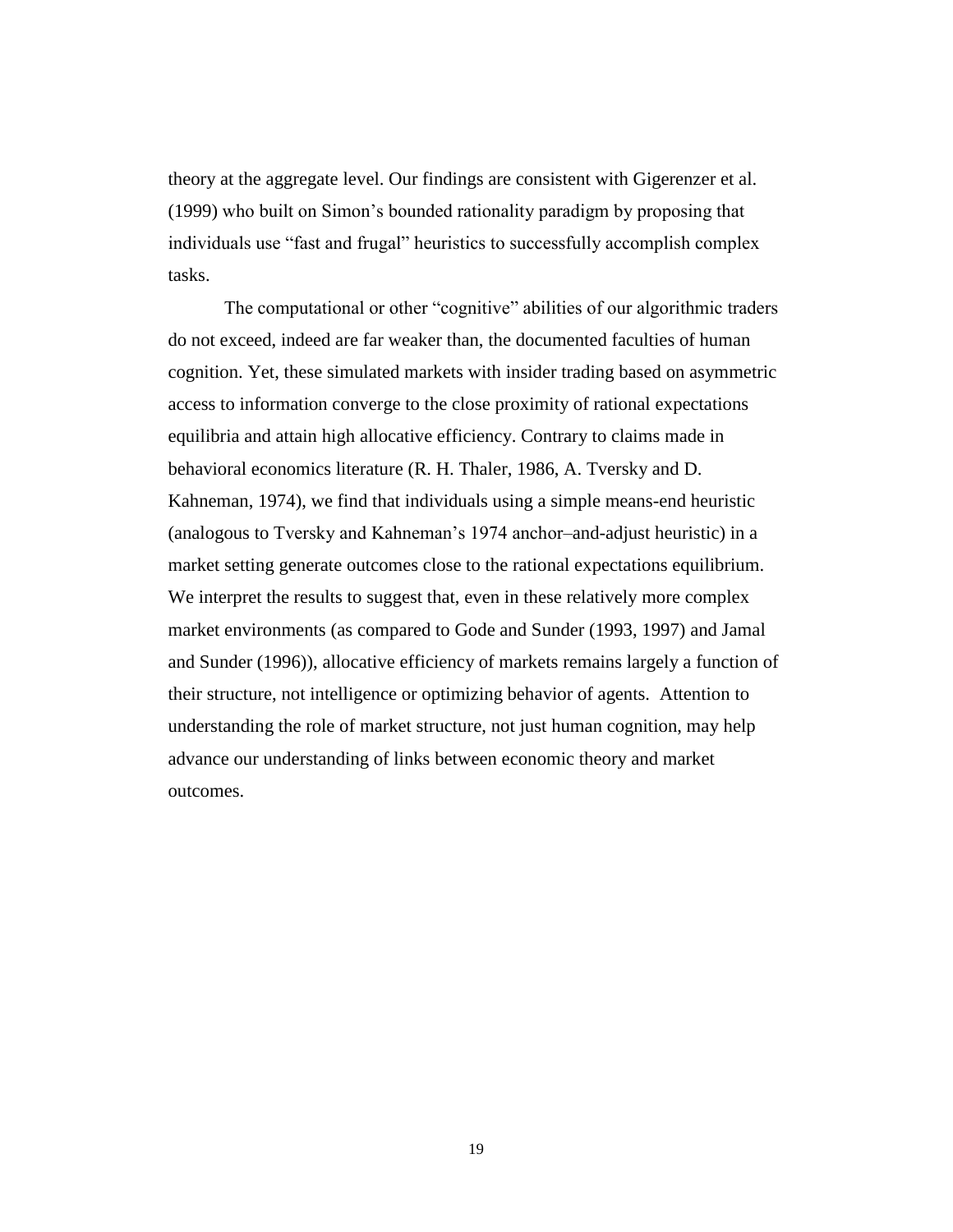## **REFERENCES**

**Angerer, Martin; Jurgen Huber; Martin Shubik and Shyam Sunder.** 2010. "An Economy with Personal Currency: Theory and Experimental Evidence." *Annals of Finance*, 6(4), 475-509.

**Becker, Gary.** 1962. "Irrational Behavior and Economic Theory." *Journal of Political Economy*, 70, 1-13.

**Carlson, J. A. and T. B. Okeefe.** 1969. "Buffer Stocks and Reaction Coefficients - Experiment with Decision Making under Risk." *Review of Economic Studies*, 36(4), 467-84.

**Carlson, John.** 1967. "The Stability of an Experimental Market with a Supply-Response Lag." *Southern Economic Journal*, 33(3), 305-21.

**Forsythe, R. and R. Lundholm.** 1990. "Information Aggregation in an Experimental Market." *Econometrica*, 58(2), 309-47.

**Forsythe, R.; T. R. Palfrey and C. R. Plott.** 1982. "Asset Valuation in an Experimental Market." *Econometrica*, 50(3), 537-67.

**Gigerenzer, Gerd and P Todd.** 1999. *Simple Heuristics That Make Us Smart*. New York: Oxford University Press.

**Gode, D. K. and S. Sunder.** 1993. "Allocative Efficiency of Markets with Zero-Intelligence Traders - Market as a Partial Substitute for Individual Rationality." *Journal of Political Economy*, 101(1), 119-37.

**\_\_\_\_.** 1997. "What Makes Markets Allocationally Efficient?" *Quarterly Journal of Economics*, 112(2), 603-30.

**Huber, J.; M. Shubik and S. Sunder.** 2010. "Three Minimal Market Institutions with Human and Algorithmic Agents: Theory and Experimental Evidence." *Games and Economic Behavior*, 70(2), 403-24.

**Jamal, K. and S. Sunder.** 1996. "Bayesian Equilibrium in Double Auctions Populated by Biased Heuristic Traders." *Journal of Economic Behavior & Organization*, 31(2), 273-91.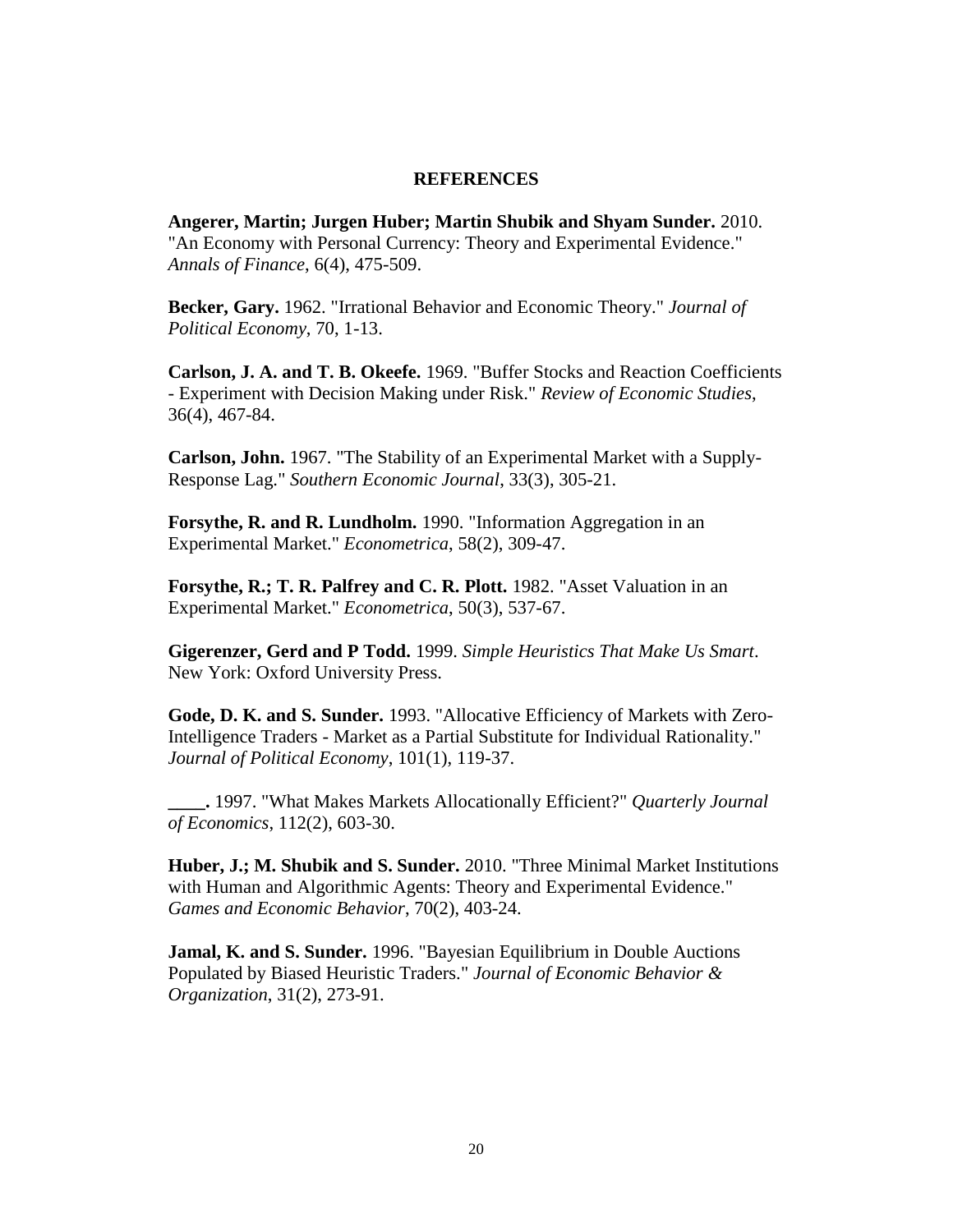**Muth, J. F.** 1961. "Rational-Expectations and the Theory of Price Movements." *Econometrica*, 29(3), 315-35.

**Newell, A. and H. A. Simon.** 1972. *Human Problem Solving*. Englewood Cliffs: Prentice Hall.

**North, D.** 1990. *Institutions, Institutional Change and Economic Performance*. New York: Cambridge University Press.

**Plott, C. R. and S. Sunder.** 1982. "Efficiency of Experimental Security Markets with Insider Information - an Application of Rational-Expectations Models." *Journal of Political Economy*, 90(4), 663-98.

**\_\_\_\_.** 1988. "Rational-Expectations and the Aggregation of Diverse Information in Laboratory Security Markets." *Econometrica*, 56(5), 1085-118.

**Simon, H. A.** 1955. "A Behavioral Model of Rational Choice." *Quarterly Journal of Economics*, 69(1), 99-118.

**\_\_\_\_.** 1956. "Rational Choice and the Structure of the Environment." *Psychological Review*, 63(2), 129-38.

**\_\_\_\_.** 1969. *The Sciences of the Artifical*. Cambridge.

**Smith, V. L.** 1962. "An Experimental-Study of Competitive Market Behavior." *Journal of Political Economy*, 70(2), 111-37.

**\_\_\_\_.** 2008. *Rationality in Economics: Constructivist and Ecological Forms*. New York: Cambridge University Press.

**Thaler, R. H.** 1986. "The Psychology and Economics Conference Handbook - Comment." *Journal of Business*, 59(4), S279-S84.

**Tversky, A. and D. Kahneman.** 1974. "Judgment under Uncertainty - Heuristics and Biases." *Science*, 185(4157), 1124-31.

**\_\_\_\_.** 1986. "Rational Choice and the Framing of Decisions." *Journal of Business*, 59(4), S251-S78.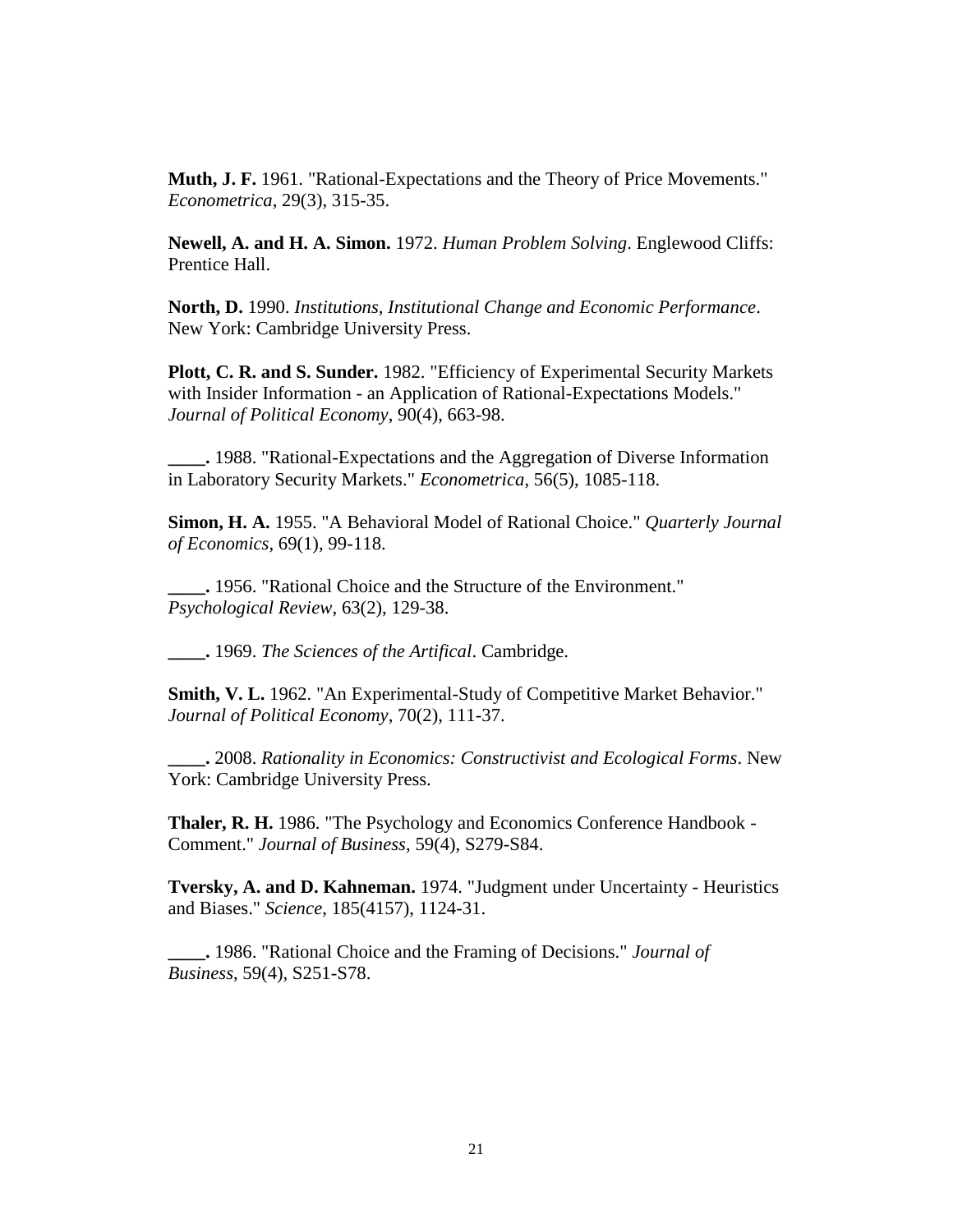# Table 1

# Simulation Parameters<sup>a</sup>

| Market | <b>Corresponding Market</b> | State                     | Probability |        |         | Dividends For Each Trader Type | <b>RE</b> Predictions<br>Price | PI Predictions<br>Price |  |
|--------|-----------------------------|---------------------------|-------------|--------|---------|--------------------------------|--------------------------------|-------------------------|--|
|        |                             |                           |             | Type I | Type II | Type III                       | (Allocation to)*               | (Allocation to)*        |  |
|        |                             |                           |             |        |         |                                |                                |                         |  |
| 2      | Plott and Sunder 1982       | X                         | 0.333       | 0.1    | 0.2     | 0.24                           | 0.24(III)                      | 0.266(I <sub>u</sub> )  |  |
|        | Market 2                    | γ                         | 0.667       | 0.35   | 0.3     | 0.175                          | 0.35(1)                        | $0.35(I_i)$             |  |
|        |                             |                           |             |        |         |                                |                                |                         |  |
| 3      | Plott and Sunder 1982       | X                         | 0.4         | 0.4    | 0.3     | 0.125                          | 0.4(1)                         | $0.4(I_i)$              |  |
|        | Market 3                    | Y                         | 0.6         | 0.1    | 0.15    | 0.175                          | $0.175$ (III)                  | $0.22(1_u)$             |  |
|        |                             |                           |             |        |         |                                |                                |                         |  |
| 4      | Plott and Sunder 1982       | X                         | 0.4         | 0.375  | 0.275   | 0.1                            | 0.375(1)                       | $0.375(I_i)$            |  |
|        | Market 4                    | Υ                         | 0.6         | 0.1    | 0.15    | 0.175                          | $0.175$ (III)                  | 0.21(I <sub>u</sub> )   |  |
|        |                             |                           |             |        |         |                                |                                |                         |  |
| 5.     | Plott and Sunder 1982       | $\boldsymbol{\mathsf{X}}$ | 0.35        | 0.12   | 0.155   | 0.18                           | 0.18(11)                       | 0.212(I <sub>u</sub> )  |  |
|        | Market 5                    | ۷                         | 0.25        | 0.17   | 0.245   | 0.1                            | 0.245(11)                      | $0.245(II_i)$           |  |
|        |                             | Z                         | 0.4         | 0.32   | 0.135   | 0.16                           | 0.32(1)                        | $0.32(I_i)$             |  |

<sup>a</sup>Plott and Sunder (1982) conducted an experiment with profit oriented human traders (half informed about the state, and half uninformed) to ascertain whether they traded at prices (and quantities) predicted by rational expectations models. Table 1 shows the parameters used in the experiment and the predictions about price and which trader type should hold securities in these markets. Our simulation uses the same parameters as those used in the PS experiment. Traders have two tokens each available for trade, and no cash constraints.

\*Allocation code: I, II, and III for all traders of types I, II, and III respectively. I<sub>i</sub> for informed traders of type I, I<sub>u</sub> for uninformed traders of type I, and similarly for informed and uninformed traders of types II and III.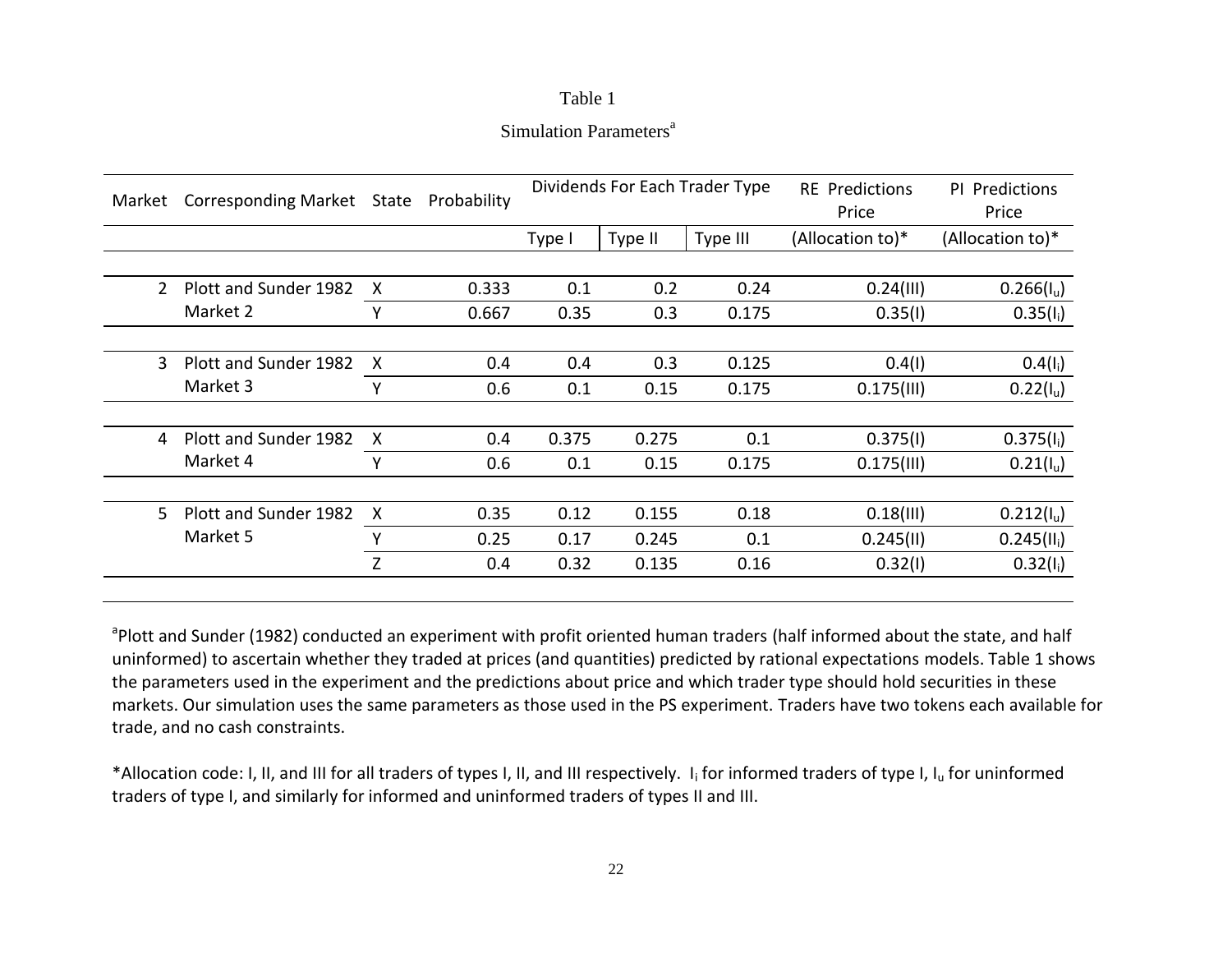| Market 2<br>Period<br>(State)         |                       |            |             |            |             | 7(X)        | 8(Y)        | 9(X)        | 10(Y)       | 11(Y)       |             |             | Avg.(X)        | Avg.(Y)        |                | Avg.<br>(AII)  |
|---------------------------------------|-----------------------|------------|-------------|------------|-------------|-------------|-------------|-------------|-------------|-------------|-------------|-------------|----------------|----------------|----------------|----------------|
| Human Data                            | Trans<br>(Eff)        |            |             |            |             | 22<br>(57)  | 19<br>(100) | 17<br>(70)  | 19<br>(100) | 20<br>(100) |             |             | 19.5<br>(63.5) | 19.3<br>(100)  |                | 19.4<br>(85.4) |
| Simulation<br>(Average of<br>50 Reps) | <b>Trans</b><br>(Eff) |            |             |            |             | 19<br>(78)  | 25<br>(99)  | 16<br>(83)  | 25<br>(99)  | 21<br>(98)  |             |             | 17.5<br>(80.3) | 23.7<br>(98.7) |                | 21.2<br>(91.4) |
| Market 3<br>Period<br>(State)         |                       | 3(Y)       | 4(X)        | 5(Y)       | 6(Y)        | 7(X)        | 8(Y)        | 9(X)        | 10(Y)       |             |             |             | Avg.(X)        | Avg.(Y)        |                | Avg.<br>(AII)  |
| Human Data                            | Trans<br>(Eff)        | 15<br>(79) | 19<br>(100) | 15<br>(88) | 14<br>(89)  | 19<br>(100) | 14<br>(98)  | 15<br>(100) | 15<br>(99)  |             |             |             | 17.7<br>(100)  | 14.6<br>(90.6) |                | 15.8<br>(94.1) |
| Simulation<br>(Average of<br>50 Reps) | <b>Trans</b><br>(Eff) | 14<br>(87) | 25<br>(100) | 12<br>(81) | 14<br>(87)  | 25<br>(100) | 12<br>(81)  | 25<br>(100) | 12<br>(80)  |             |             |             | 25.0<br>(100)  | 12.8<br>(83.3) |                | 17.4<br>(89.5) |
| Market 4<br>Period<br>(State)         |                       |            |             | 5(Y)       | 6(X)        | 7(Y)        | 8(Y)        | 9(X)        | 10(Y)       | 11(X)       | 12(Y)       | 13(X)       | Avg.(X)        | Avg.(Y)        |                | Avg.<br>(AII)  |
| Human Data                            | Trans<br>(Eff)        |            |             | 17<br>(92) | 23<br>(100) | 17<br>(95)  | 12<br>(93)  | 20<br>(100) | 14<br>(94)  | 21<br>(100) | 18<br>(94)  | 21<br>(100) | 21.3<br>(100)  | 15.6<br>(93.6) |                | 18.1<br>(96.4) |
| Simulation<br>(Average of<br>50 Reps) | <b>Trans</b><br>(Eff) |            |             | 14<br>(90) | 25<br>(100) | 12<br>(81)  | 14<br>(88)  | 25<br>(100) | 12<br>(80)  | 24<br>(100) | 12<br>(81)  | 24<br>(100) | 24.5<br>(100)  | 12.8<br>(83.9) |                | 18.0<br>(94.1) |
| <b>Market 5</b><br>Period<br>(State)  |                       |            | 4(X)        | 5(X)       | 6(Y)        | 7(2)        | 8(Z)        | 9(Y)        | 10(Y)       | 11(X)       | 12(Y)       | 13(Z)       | Avg.(X)        | Avg.(Y)        | Avg. (Z)       | Avg.<br>(AII)  |
| Human Data                            | Trans<br>(Eff)        |            | 15<br>(82)  | 16<br>(94) | 17<br>(87)  | 20<br>(100) | 23<br>(100) | 21<br>(100) | 20<br>(100) | 18<br>(87)  | 18<br>(100) | 16<br>(100) | 16.3<br>(87.7) | 19.0<br>(96.8) | 19.7<br>(100)  | 18.4<br>(95)   |
| Simulation<br>(Average of<br>50 Reps) | Trans<br>(Eff)        |            | 14<br>(93)  | 16<br>(95) | 22<br>(99)  | 23<br>(99)  | 24<br>(98)  | 16<br>(87)  | 21<br>(97)  | 13<br>(87)  | 22<br>(99)  | 23<br>(99)  | 14.3<br>(91.5) | 20.3<br>(95.4) | 23.3<br>(98.8) | 19.4<br>(95.3) |

Table 2: Number of Transactions (Efficiency Levels in Percentages) with six informed traders by Market and Period<sup>b</sup>

<sup>b</sup>Plott and Sunder (1982) conducted an experiment with profit oriented human traders to ascertain whether they traded at prices (and quantities) predicted by rational expectations models. Table 2 shows the number of transactions and efficiency levels attained by human traders, as well as simulated algorithmic traders who use a simple linear heuristic to update aspiration levels. The number of transactions and efficiency of markets with simulated and human traders are qualitatively comparable across state realizations in the four markets.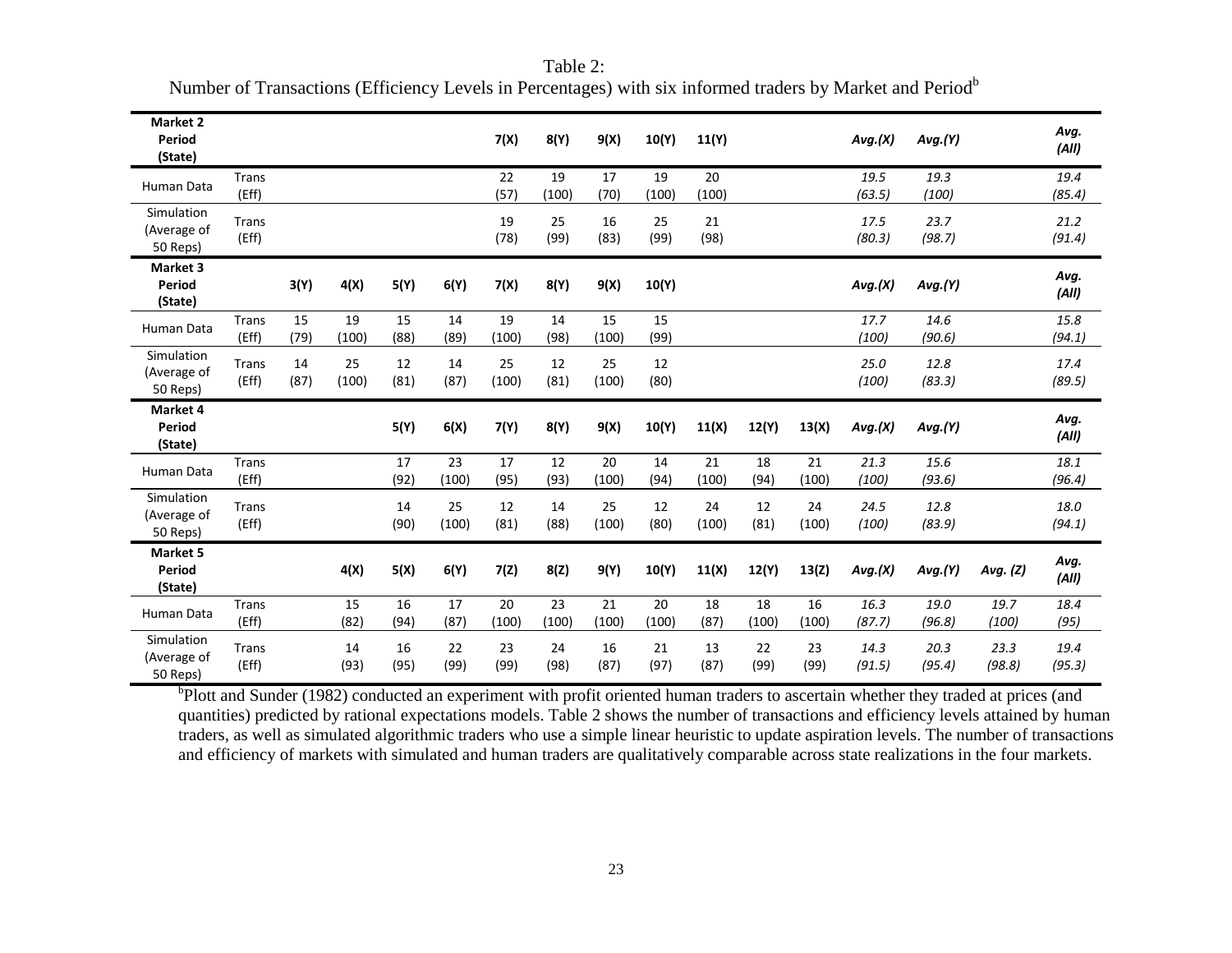| Market 2<br>Period<br>(State)                         |                       |           |             |                        |             | 7(X)        | 8(Y)        | 9(X)        | 10(Y)       | 11(Y)       |           |             | Avg.(X)        | Avg.(Y)        | Avg.<br>(AII)  | Avg. 6<br>Inf.<br><b>Traders</b> |
|-------------------------------------------------------|-----------------------|-----------|-------------|------------------------|-------------|-------------|-------------|-------------|-------------|-------------|-----------|-------------|----------------|----------------|----------------|----------------------------------|
| 5000<br><b>Iterations</b><br>(Average of<br>50 Reps)  | <b>Trans</b><br>(Eff) |           |             |                        |             | 19<br>(46)  | 23<br>(97)  | 8<br>(71)   | 20<br>(95)  | 15<br>(91)  |           |             | 13.4<br>(58.5) | 19.1<br>(94.3) | 17.0<br>(80.0) | 21.2<br>(91.4)                   |
| 10000<br><b>Iterations</b><br>(Average of<br>50 Reps) | <b>Trans</b><br>(Eff) |           |             |                        |             | 21<br>(43)  | 30<br>(100) | 8<br>(71)   | 26<br>(100) | 20<br>(95)  |           |             | 14.5<br>(57)   | 25.3<br>(98.3) | 21.0<br>(81.7) |                                  |
| Market 3<br>Period<br>(State)                         |                       | 3(Y)      | 4(X)        | 5(Y)                   | 6(Y)        | 7(X)        | 8(Y)        | 9(X)        | 10(Y)       |             |           |             | Avg.(X)        | Avg.(Y)        | Avg.<br>(AII)  | Avg. 6<br>Inf.<br><b>Traders</b> |
| 5000<br><b>Iterations</b><br>(Average of<br>50 Reps)  | Trans<br>(Eff)        | 9<br>(74) | 32<br>(100) | 6<br>(80)              | 6<br>(80)   | 27<br>(99)  | 6<br>(81)   | 17<br>(97)  | 6<br>(81)   |             |           |             | 25.3<br>(99)   | 6.6<br>(79.2)  | 13.6<br>(86.5) | 17.4<br>(89.5)                   |
| 10000<br>Iterations<br>(Average of<br>50 Reps)        | Trans<br>(Eff)        | 9<br>(75) | 33<br>(100) | 6<br>(80)              | 6<br>(80)   | 28<br>(100) | 6<br>(80)   | 25<br>(100) | 6<br>(81)   |             |           |             | 25.0<br>(100)  | 12.8<br>(79.2) | 17.4<br>(87.0) |                                  |
| Market 4<br>Period<br>(State)                         |                       |           |             | 5(Y)                   | 6(X)        | 7(Y)        | 8(Y)        | 9(X)        | 10(Y)       | 11(X)       | 12(Y)     | 13(X)       | Avg.(X)        | Avg.(Y)        | Avg.<br>(AII)  | Avg. 6<br>Inf.<br><b>Traders</b> |
| 5000<br>Iterations<br>(Average of<br>50 Reps)         | <b>Trans</b><br>(Eff) |           |             | $\overline{7}$<br>(79) | 32<br>(100) | 6<br>(80)   | 6<br>(81)   | 27<br>(99)  | 6<br>(80)   | 23<br>(96)  | 6<br>(81) | 22<br>(96)  | 26.0<br>(97.8) | 6.2<br>(80.2)  | 14.8<br>(88.0) | 18.0<br>(94.1)                   |
| 10000<br>Iterations<br>(Average of<br>50 Reps)        | <b>Trans</b><br>(Eff) |           |             | 8<br>(78)              | 32<br>(100) | 6<br>(80)   | 6<br>(81)   | 26<br>(100) | 6<br>(81)   | 25<br>(100) | 6<br>(80) | 25<br>(100) | 27.0<br>(100)  | 6.4<br>(80.0)  | 15.4<br>(88.9) |                                  |

Table 3: Number of Transactions (Efficiency Levels in Percentages) by Market and Period for Replications with only three informed traders  $^b$ 

<sup>b</sup> Table 3 shows the number of transactions and efficiency levels for simulated algorithmic traders who use a simple linear heuristic to update aspiration levels. We conducted a sensitivity analysis to show how reducing the number of informed traders affects market outcomes with both 5000 iterations and 10000 iterations. The final column shows the average of all sessions for the corresponding simulations with six informed traders from Table 2.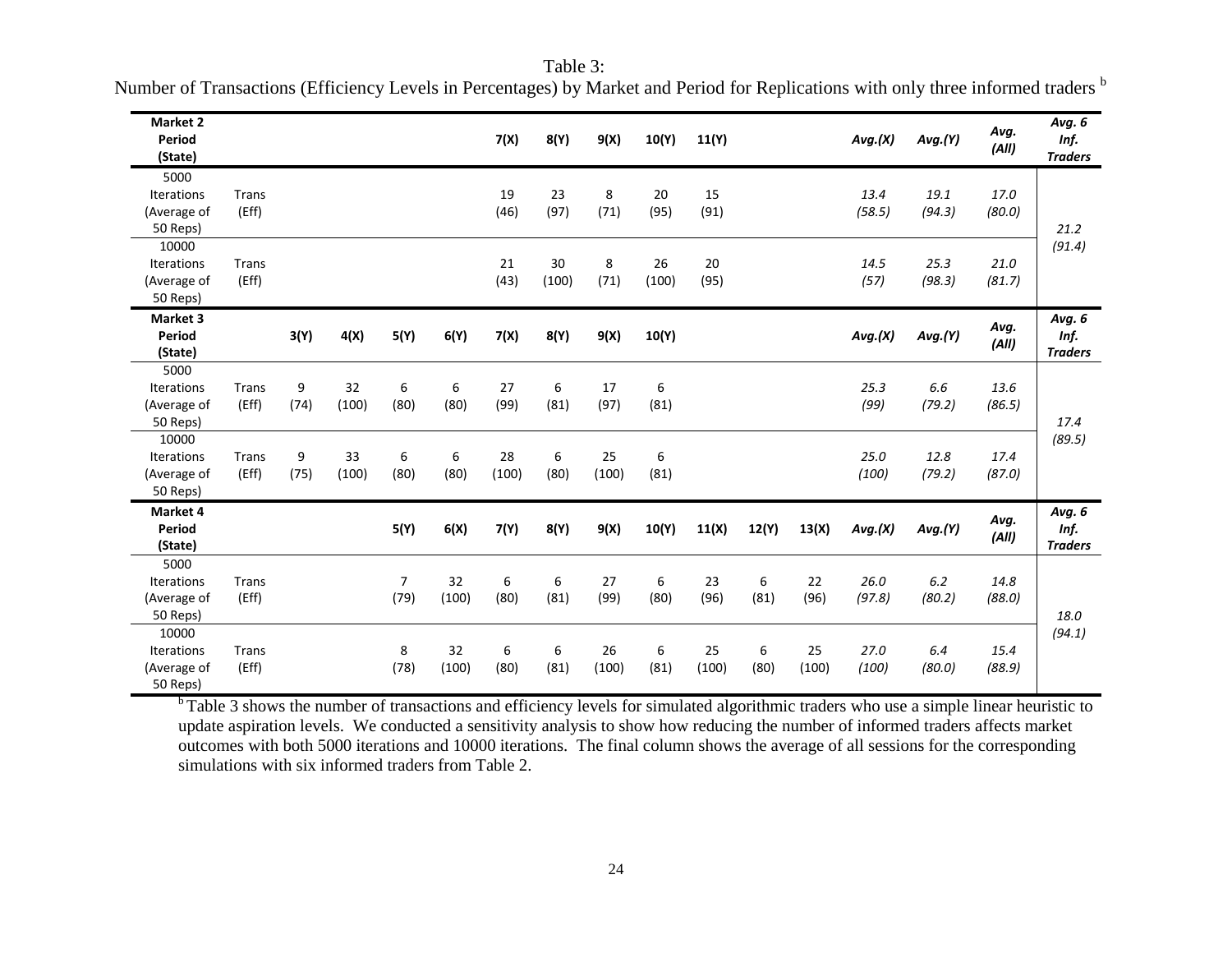

Figure 1 Time Chart of Prices in a 2 State Market Versus Human Trader Data from Market 2 of Plott & Sunder (1982)

Caption: Figure 1 shows the price paths in Market 2 of Plott and Sunder (1982) for periods where participants have different information (heavy blue line for mean price in markets with human traders; medium red line for median of 50 replications of simulated markets with algorithmic traders). Each black dot in the "cloud" is an observed transaction price in the simulated markets plotted by transaction sequence number. The green straight line and the brown broken line depict the rational expectation (RE) and prior information (PI) predicted equilibrium prices for the respective periods (the two prices are identical under State Y).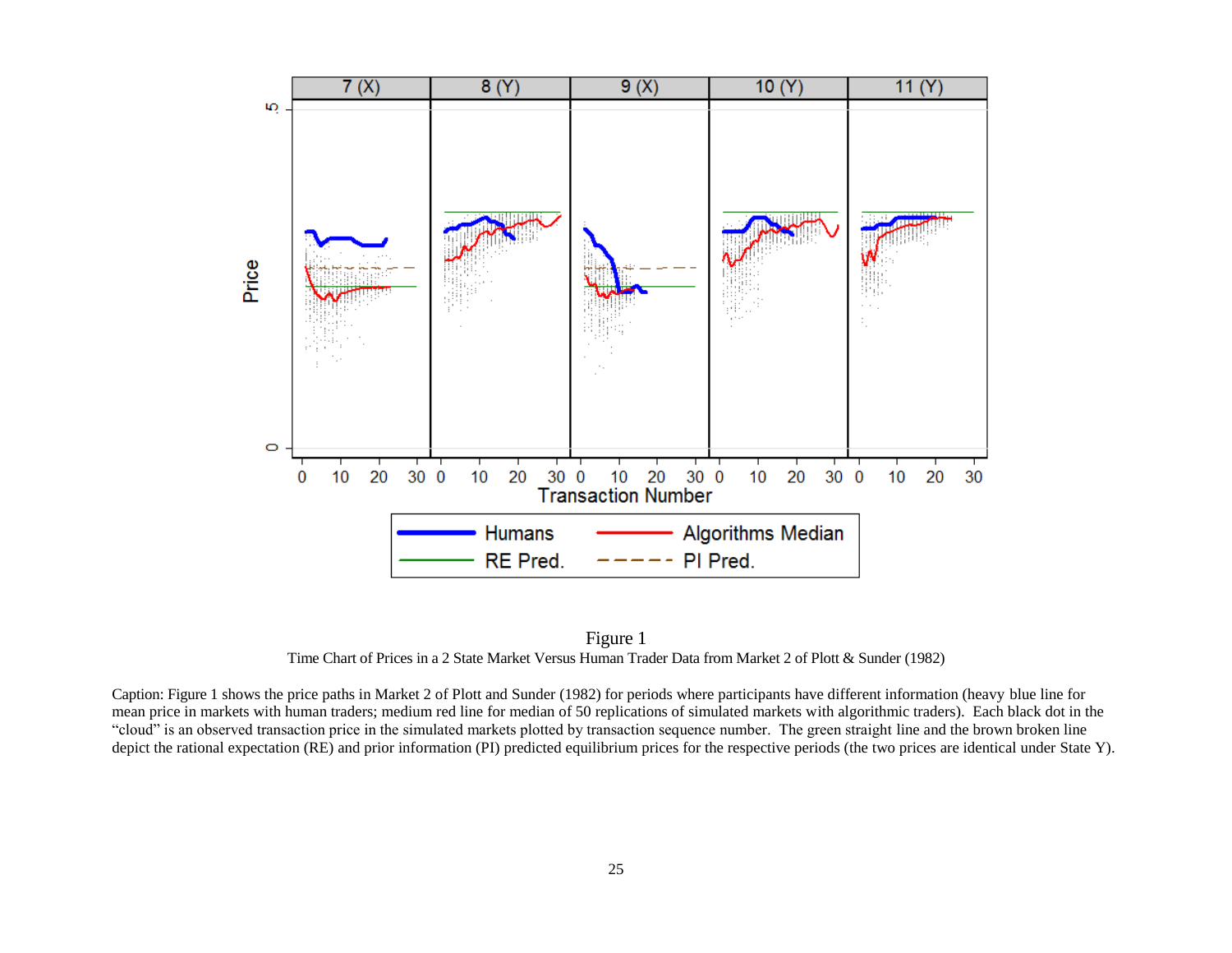

Figure 2 Time Chart of Prices in a 2 State Market Versus Human Trader Data from Market 3 of Plott & Sunder (1982)

Caption: Figure 2 shows the price paths in Market 3 of Plott and Sunder (1982) for periods where participants have different information (heavy blue line for mean price in markets with human traders; medium red line for median of 50 replications of simulated markets with algorithmic traders). Each black dot in the "cloud" is an observed transaction price in the simulated markets plotted by transaction sequence number. The green straight line and the brown broken line depict the rational expectation (RE) and prior information (PI) predicted equilibrium prices for the respective periods (the two prices are identical under State Y).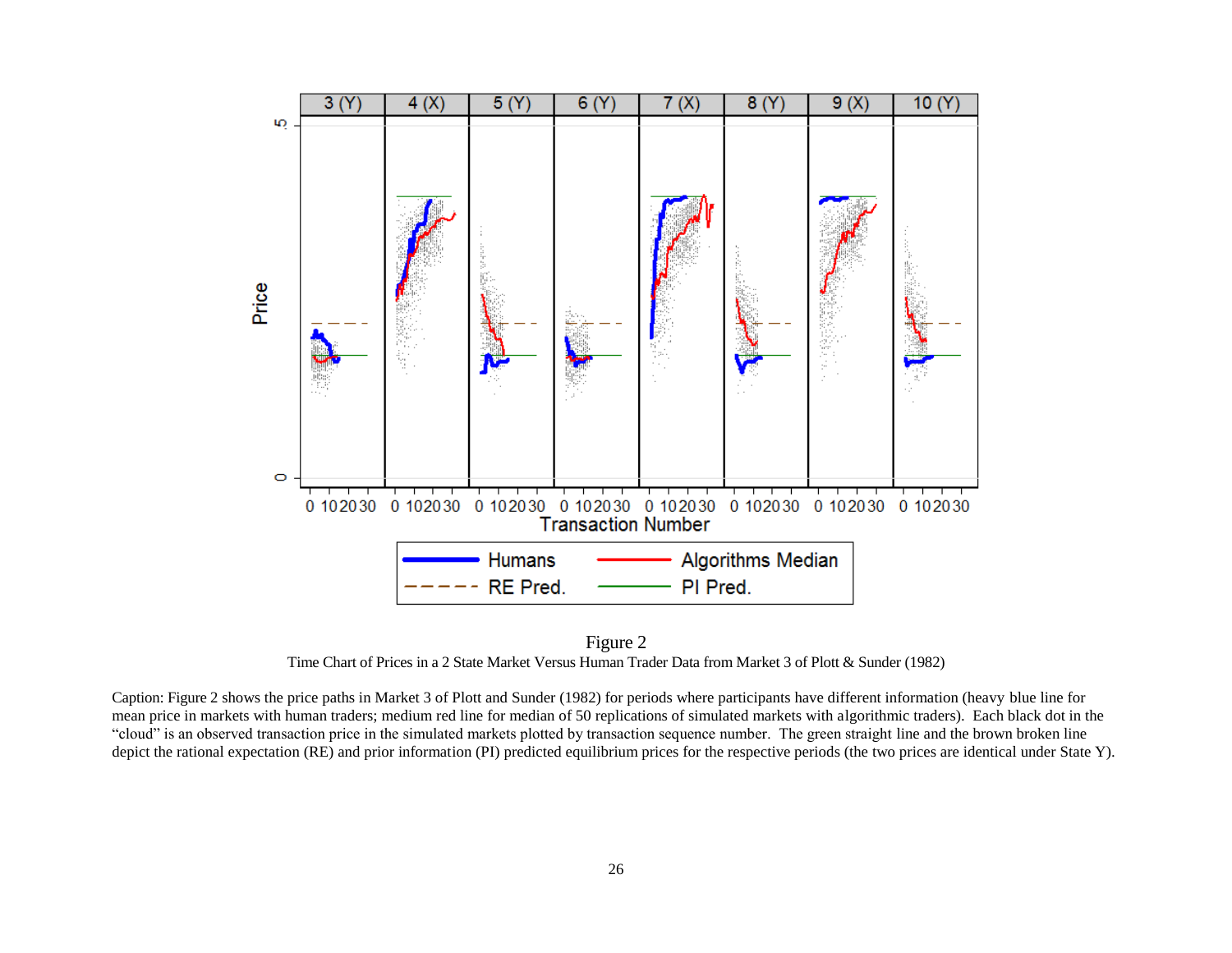

Figure 3 Time Chart of Prices in a 2 State Market Versus Human Trader Data from Market 4 of Plott & Sunder (1982)

Caption: Figure 3 shows the price paths in Market 4 of Plott and Sunder (1982) for periods where participants have different information (heavy blue line for mean price in markets with human traders; medium red line for median of 50 replications of simulated markets with algorithmic traders). Each black dot in the "cloud" is an observed transaction price in the simulated markets plotted by transaction sequence number. The green straight line and the brown broken line depict the rational expectation (RE) and prior information (PI) predicted equilibrium prices for the respective periods (the two prices are identical under State Y).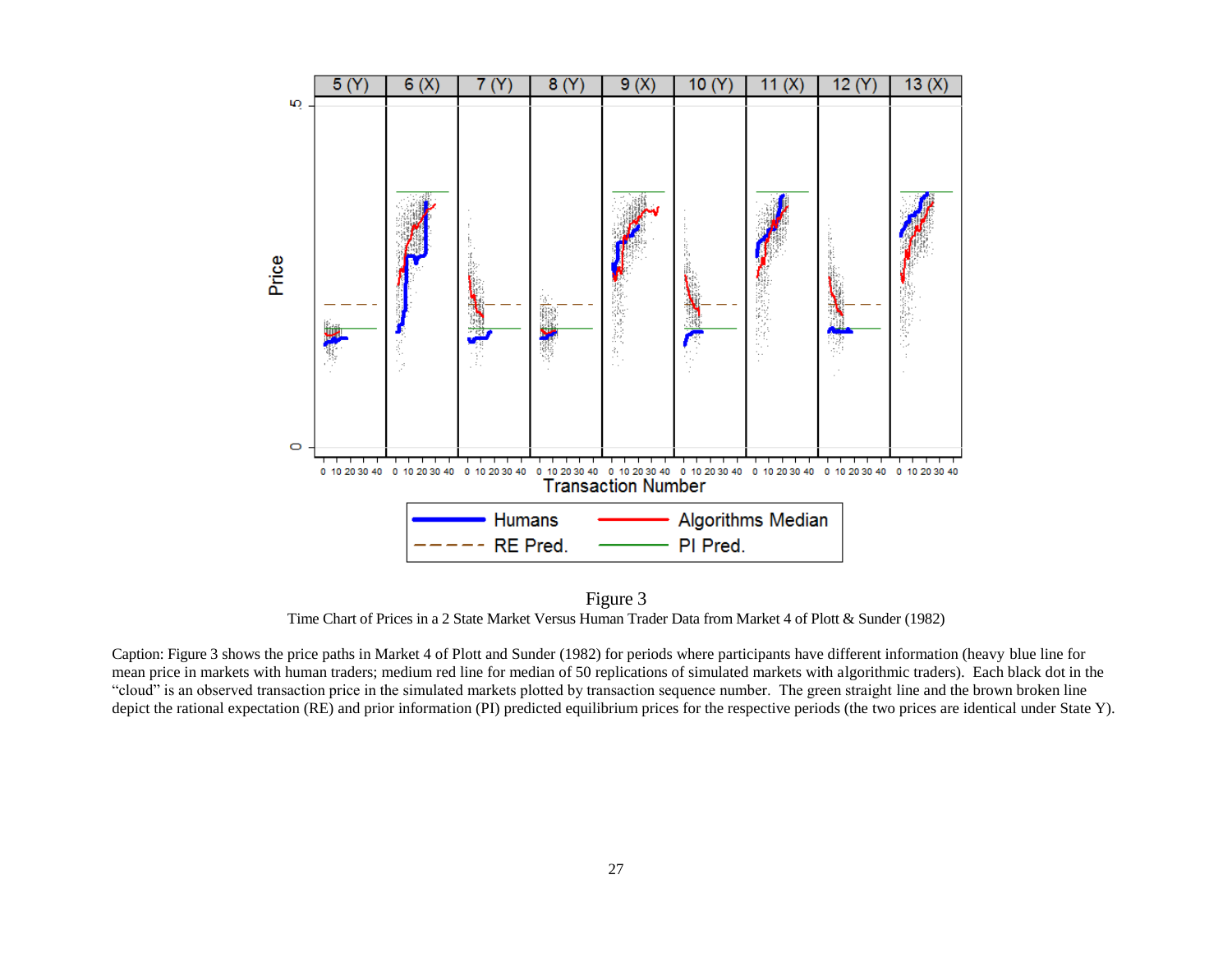

Figure 4 Time Chart of Prices in a 3 State Market Versus Human Trader Data from Market 5 of Plott & Sunder (1982)

Caption: Figure 4 shows the price paths in Market 5 of Plott and Sunder (1982) for periods where participants have different information (heavy blue line for mean price in markets with human traders; medium red line for median of 50 replications of simulated markets with algorithmic traders). Each black dot in the "cloud" is an observed transaction price in the simulated markets plotted by transaction sequence number. The green straight line and the brown broken line depict the rational expectation (RE) and prior information (PI) predicted equilibrium prices for the respective periods (the two prices are identical under States Y and Z).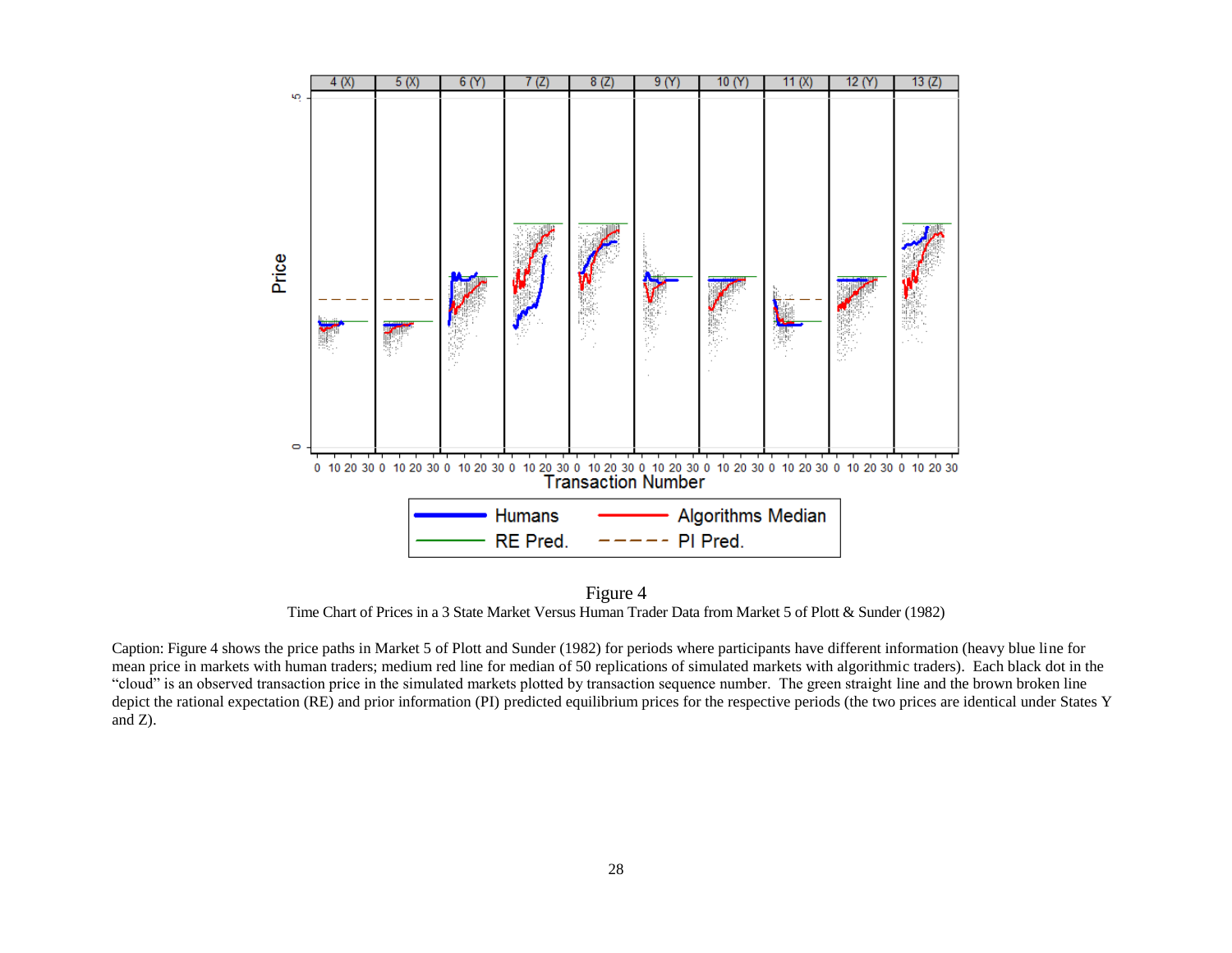

Figure 5 Mean Squared Deviation of Observed Prices from RE Equilibrium Prices

Caption: Figure 5 charts the progression of mean squared deviation of observed prices from RE equilibrium prices with respect to transaction sequence numbers (heavy blue line for price in markets with human traders; medium red line for algorithmic traders). In human Market 4, the first five root mean squared deviations exceed 0.02 (for a maximum of 0.145 for transaction 3), and are out-of-scale chosen for the y-axis. Ordinary Least Squares regression (*MSD* =  $\alpha + \beta \log \alpha$ *Transaction No.*) estimates of  $\beta$ , *p*-value and  $R^2$  for human and algorithmic markets are shown numerically in boxes inside each chart (e.g., in market 5:  $\beta$  = -0.00082, *p*-value = 0.001 and  $R^2 = 0.90$  for human markets).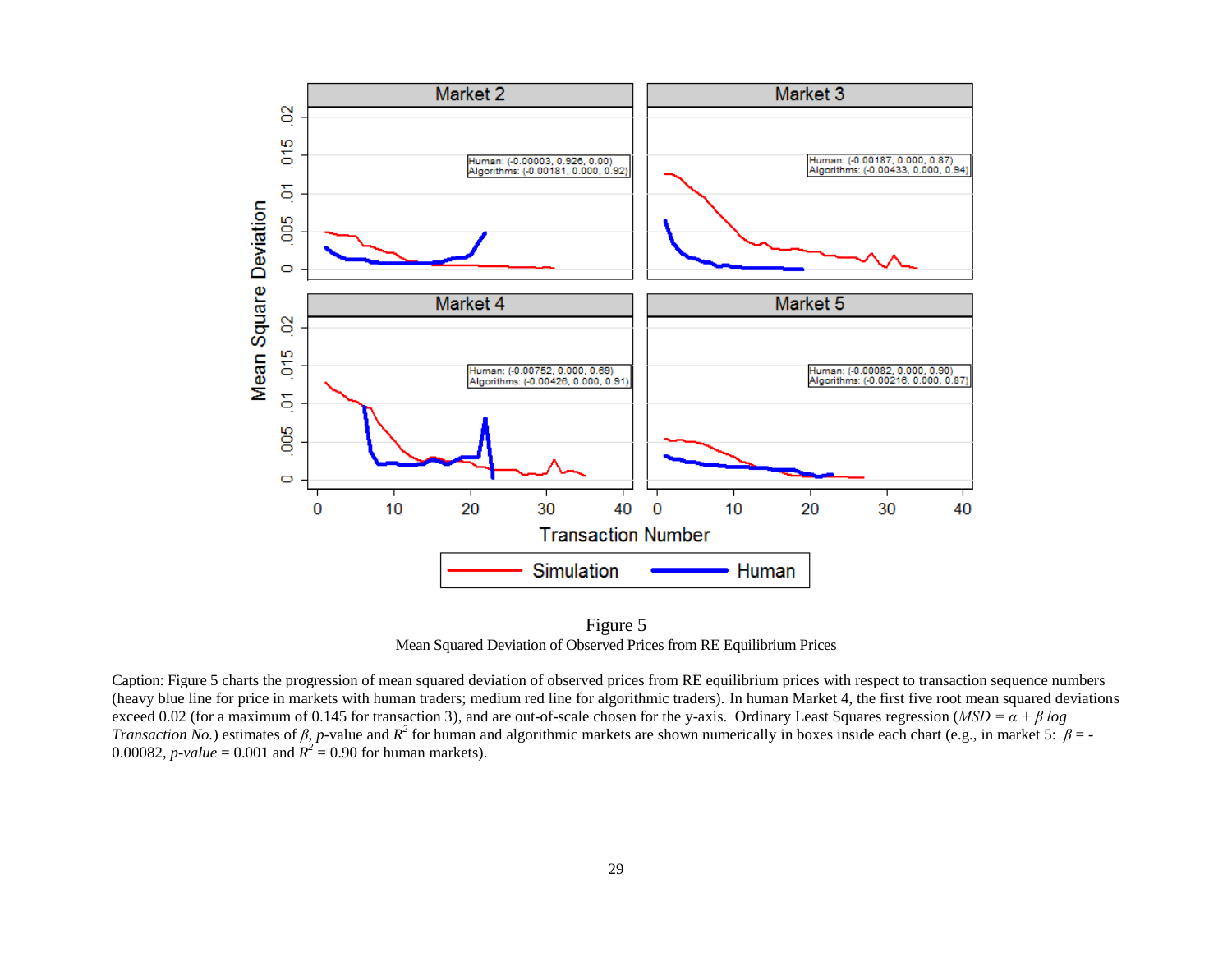

Figure 6 Average Number of Transactions for Algorithm Traders vs. Human Traders of Plott & Sunder (1982)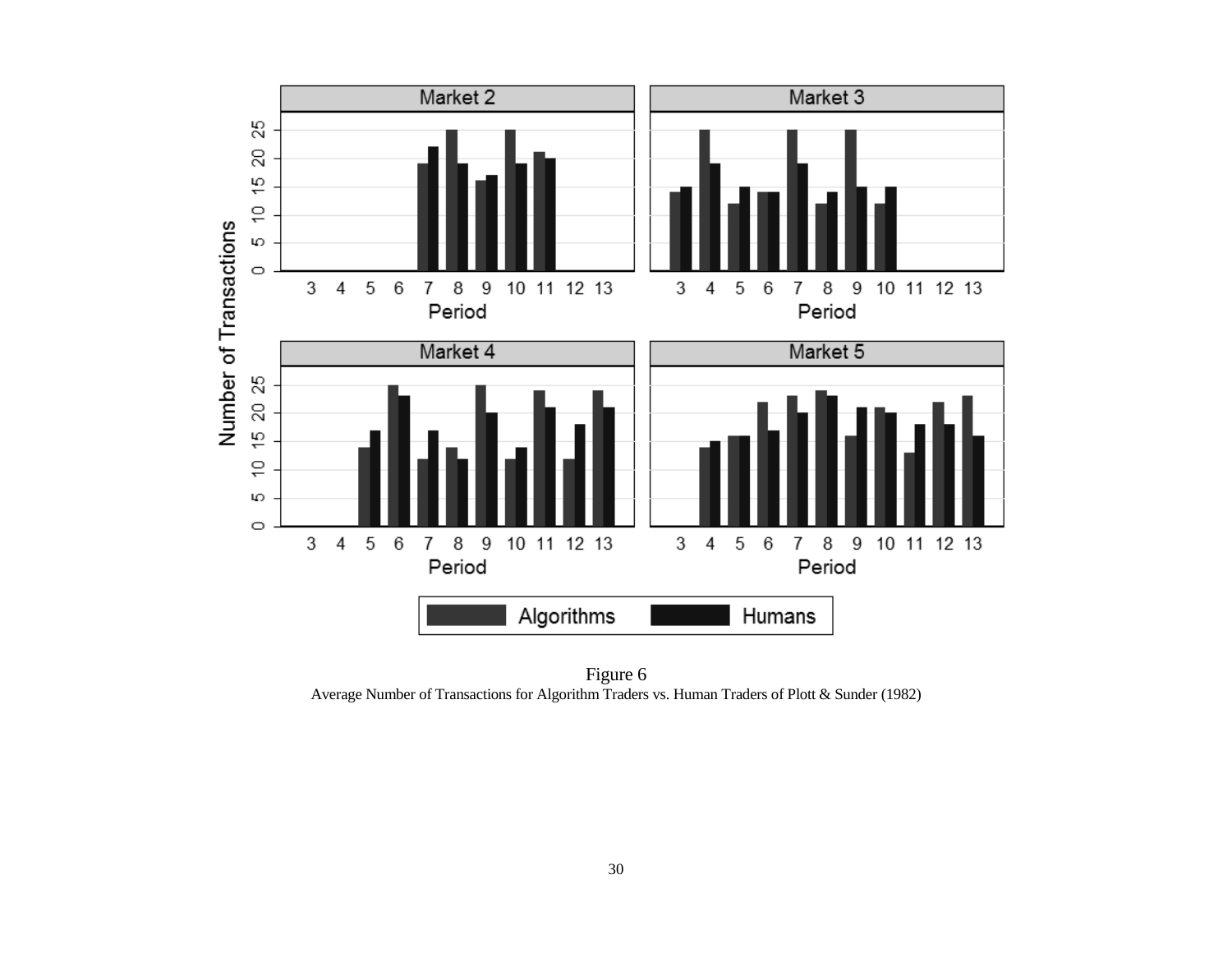

Figure 7: Average Efficiency of Algorithm Traders vs. Human Traders of Plott & Sunder (1982)